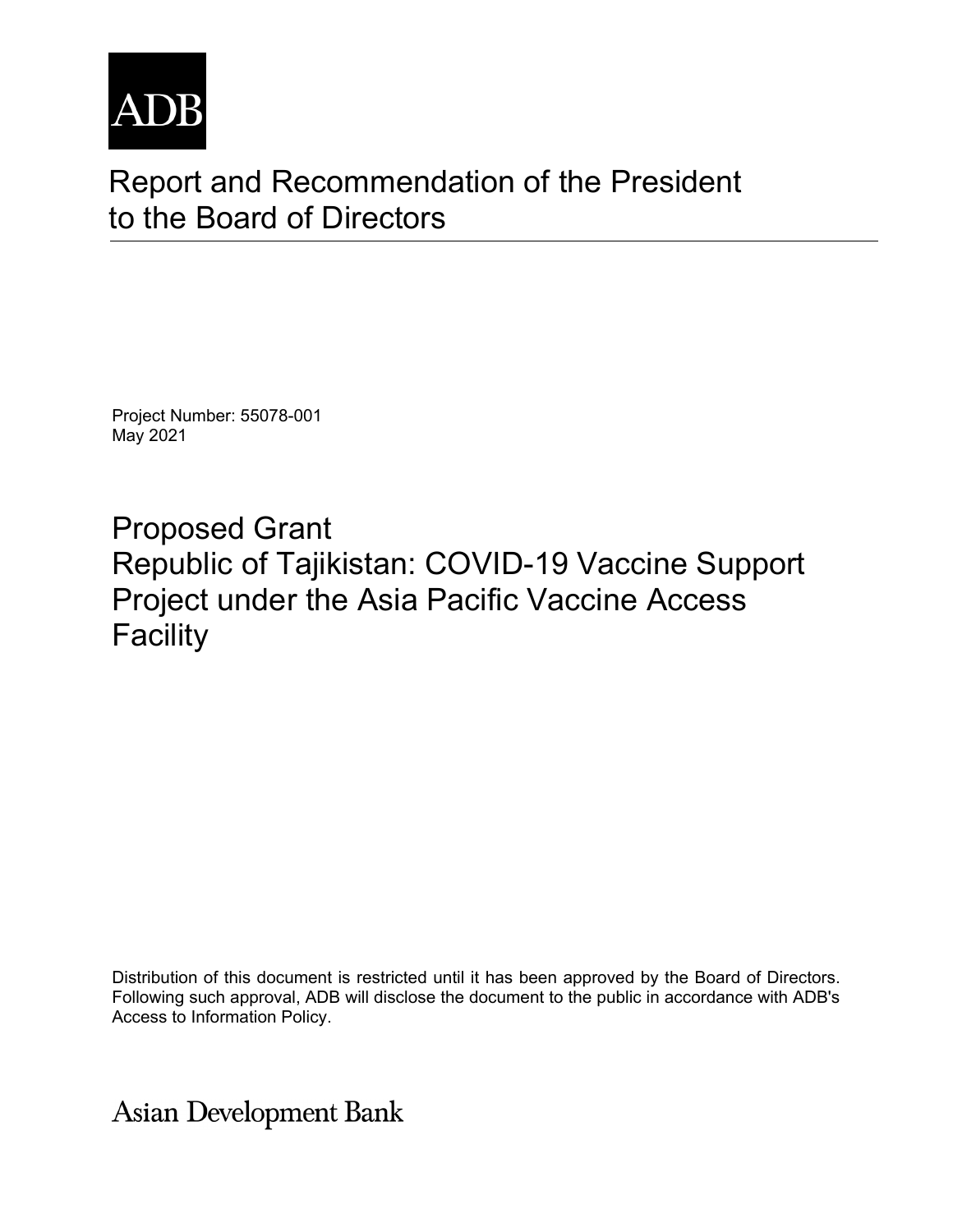# **CURRENCY EQUIVALENTS**

(as of 25 May 2021)

| Currency unit  | $\overline{\phantom{0}}$ | somoni         |
|----------------|--------------------------|----------------|
| <b>TJS1.00</b> | $=$                      | \$0.0885214266 |
| \$1.00         | $=$                      | TJS11.296700   |

# **ABBREVIATIONS**

| ACT           |                          | Access to COVID-19 Tools                                   |
|---------------|--------------------------|------------------------------------------------------------|
| ADB           |                          | <b>Asian Development Bank</b>                              |
| <b>AMC</b>    |                          | <b>Advance Market Commitment</b>                           |
| <b>APVAX</b>  | $-$                      | Asia Pacific Vaccine Access Facility                       |
| <b>CAREC</b>  |                          | Central Asia Regional Economic Cooperation                 |
| <b>COVAX</b>  |                          | <b>COVID-19 Vaccines Global Access</b>                     |
| COVID-19      | $\overline{\phantom{m}}$ | coronavirus disease                                        |
| Gavi          | $\overline{\phantom{m}}$ | Gavi, the Vaccine Alliance                                 |
| <b>GDP</b>    |                          | gross domestic product                                     |
| <b>MCHICP</b> | $\overline{\phantom{m}}$ | Maternal and Child Health Integrated Care Project          |
| <b>MOHSPP</b> | $\overline{\phantom{m}}$ | Ministry of Health and Social Protection of the Population |
| <b>NDVP</b>   | $\overline{\phantom{0}}$ | National Deployment and Vaccination Plan                   |
| <b>NITAG</b>  |                          | <b>National Immunization Technical Advisory Group</b>      |
| <b>PAG</b>    |                          | project administration group                               |
| <b>PAM</b>    |                          | project administration manual                              |
| <b>PPE</b>    |                          | personal protective equipment                              |
| <b>RCIP</b>   |                          | Republican Center for Immunoprophylaxis                    |
| <b>UNDP</b>   | $\leftarrow$             | United Nations Development Programme                       |
| <b>UNICEF</b> |                          | <b>United Nations Children's Fund</b>                      |
| <b>WHO</b>    |                          | World Health Organization                                  |

# **NOTE**

In this report, "\$" refers to United States dollars.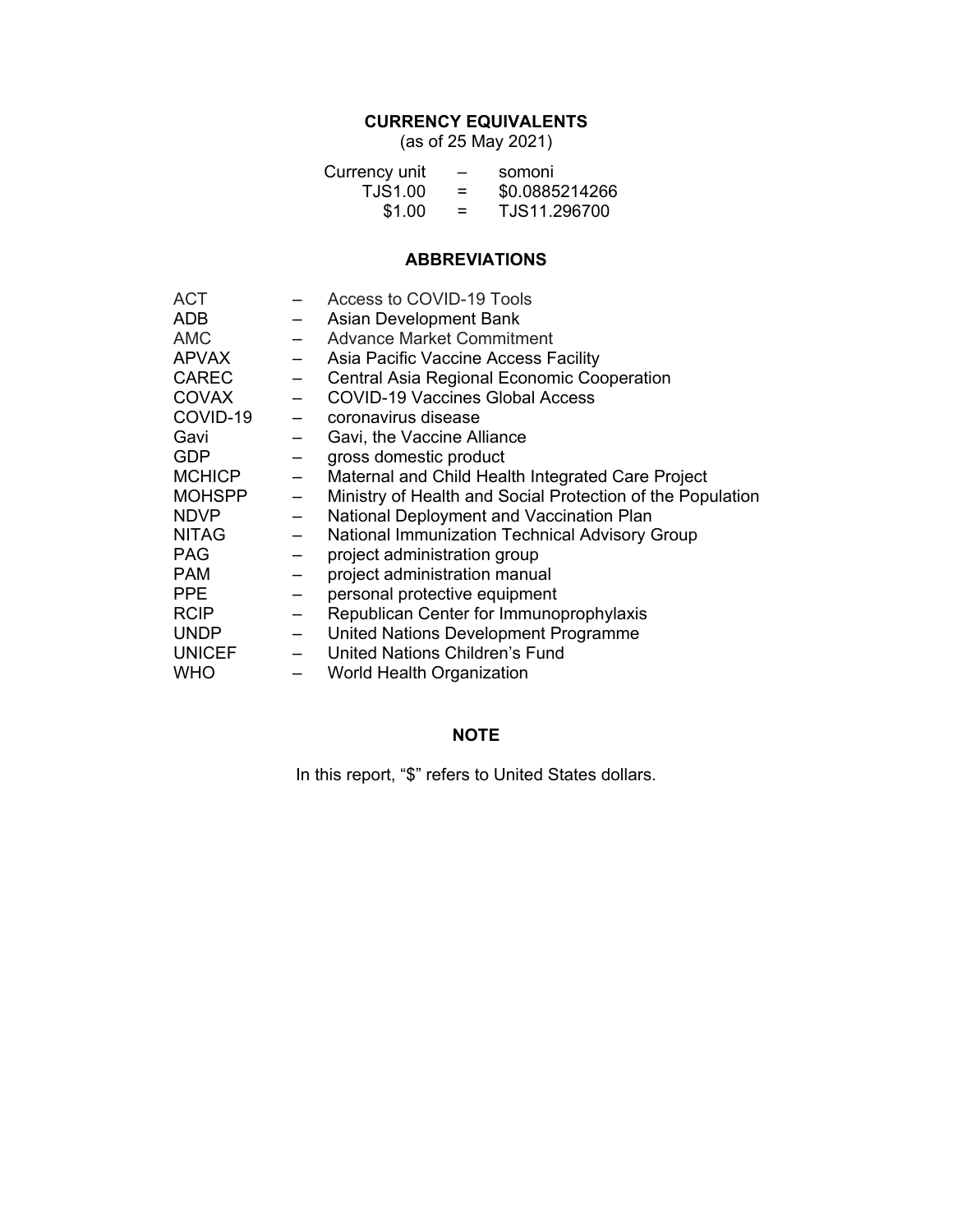| <b>Vice-President</b><br><b>Director General</b><br><b>Deputy Director General</b> | Shixin Chen, Operations 1<br>Eugenue Zhukov, Central and West Asia Department (CWRD)<br>Nianshan Zhang, CWRD                                                                                                                                                                                                                                                                                                                                                                                                                                                                                                                                                                                                                                                                                                                                                                                                                                                             |
|------------------------------------------------------------------------------------|--------------------------------------------------------------------------------------------------------------------------------------------------------------------------------------------------------------------------------------------------------------------------------------------------------------------------------------------------------------------------------------------------------------------------------------------------------------------------------------------------------------------------------------------------------------------------------------------------------------------------------------------------------------------------------------------------------------------------------------------------------------------------------------------------------------------------------------------------------------------------------------------------------------------------------------------------------------------------|
| <b>Directors</b>                                                                   | Shanny Campbell, Tajikistan Resident Mission (TJRM), CWRD<br>Rie Hiraoka, Social Sector Division (CWSS), CWRD                                                                                                                                                                                                                                                                                                                                                                                                                                                                                                                                                                                                                                                                                                                                                                                                                                                            |
| <b>Team leaders</b>                                                                | Rhodora B. Concepcion, Unit Head - Project Administration,<br><b>TJRM</b>                                                                                                                                                                                                                                                                                                                                                                                                                                                                                                                                                                                                                                                                                                                                                                                                                                                                                                |
|                                                                                    | Cebele Wong, Young Professional, CWSS, CWRD                                                                                                                                                                                                                                                                                                                                                                                                                                                                                                                                                                                                                                                                                                                                                                                                                                                                                                                              |
| <b>Team members</b>                                                                | Mary Margareth M. Bernus; Associate Financial Management<br>Officer; Portfolio, Results, Safeguards, and Social Sector Unit<br>(CWOD-PSG); CWRD<br>Muhammadi Boboev, Senior Economics Officer, TJRM, CWRD<br>Madeline S. Dizon, Project Analyst, CWSS, CWRD<br>Firuza Dodomirzoeva, Senior Project Assistant, TJRM, CWRD<br>Tatiana Evstifeeva, Associate External Relations Officer, TJRM,<br><b>CWRD</b><br>Nana Kvanchiany, Associate Procurement Officer, TJRM,<br><b>CWRD</b><br>Rouselle F. Lavado, Senior Health Specialist, CWSS, CWRD<br>Oksana Nazmieva, Principal Financial Management Specialist,<br>CWOD-PSG, CWRD<br>Mary Alice G. Rosero, Senior Social Development Specialist<br>(Gender and Development), CWOD-PSG, CWRD<br>Yukihiro Shibuya, Senior Social Development Specialist<br>(Safeguards), CWOD-PSG, CWRD<br>Laureen Felisienne M. Tapnio, Operations Assistant, CWSS,<br><b>CWRD</b><br>Kyoko Uematsu, Environment Specialist, CWOD-PSG, CWRD |
|                                                                                    | Shavkat Vosiev, Project Analyst, TJRM, CWRD                                                                                                                                                                                                                                                                                                                                                                                                                                                                                                                                                                                                                                                                                                                                                                                                                                                                                                                              |
| One ADB Team <sup>a</sup>                                                          | Mel Altoveros; Procurement Specialist; Procurement Division 1;<br>Procurement, Portfolio and Financial Management<br>Department (PPFD)<br>Frederic Asseline, Principal Climate Change Specialist (Climate<br>Finance), Climate Change & Disaster Risk Management<br>Division, Sustainable Development and Climate Change<br>Department (SDCC)<br>Eduardo P. Banzon, Principal Health Specialist, Human and<br>Social Development Division, Southeast Asia Department<br>Aaron Batten; Principal Planning and Policy Economist;<br>Operations Planning and Coordination Division; Strategy,<br>Policy and Partnerships Department (SPD)<br>Robert Boothe; Senior Planning and Policy Economist; Strategy,<br>Policy and Business Process Division; SPD<br>Shaista Hussain, Senior Results Management Specialist,<br>CWOD-PSG, CWRD<br>Coral P. Fernandez Illescas, Principal Water Resources<br>Specialist, Water Sector Group, SDCC                                      |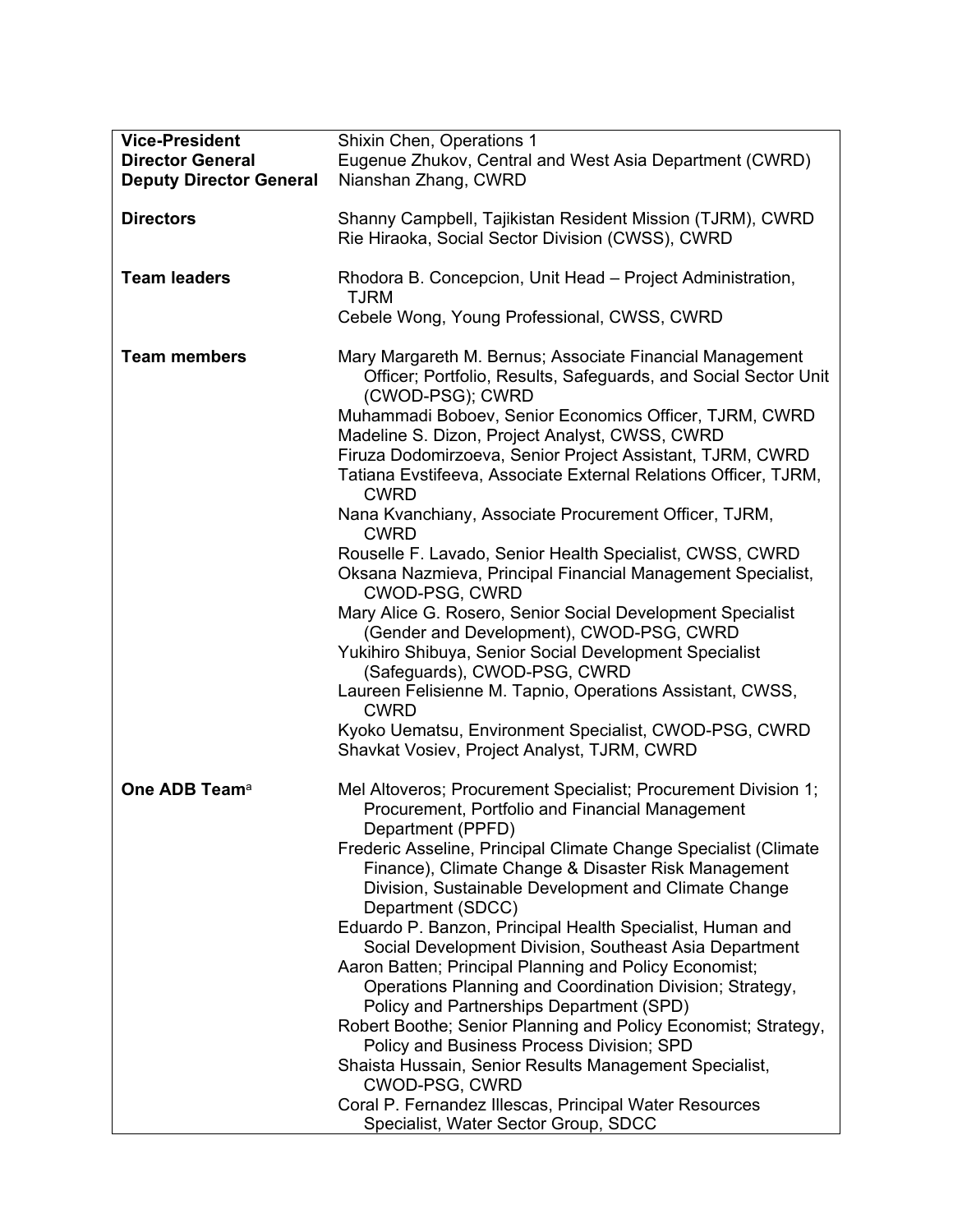| Duncan A. Lang, Senior Environment Specialist (Safeguards),<br>Safeguards Division (SDSS), SDCC                              |
|------------------------------------------------------------------------------------------------------------------------------|
| Januar Laude, Senior Financial Control Specialist, Loan and                                                                  |
| Grant Disbursement Section, Controller's Department                                                                          |
|                                                                                                                              |
| Rui Liu, Health Specialist, Health Sector Group, SDCC                                                                        |
| Kevin Moore, Senior Procurement Specialist, Procurement<br>Division 2, Procurement, PPFD                                     |
| Christopher Morris, Principal Social Dev Specialist, NGO and<br><b>Civil Society Center, SDCC</b>                            |
|                                                                                                                              |
| Akmal Nartayev, Senior Financial Management Specialist, Public<br><b>Financial Management Division, PPFD</b>                 |
| Kaukab Hassan Naqvi; Senior Economist; Economic Analysis                                                                     |
| and Operational Support Division; Economic Research and<br><b>Regional Cooperation Department</b>                            |
| Irina Novikova, Senior Social Development Specialist                                                                         |
| (Safeguards), SDSS, SDCC                                                                                                     |
| Felix Oku, Senior Social Development Specialist, SDSS, SDCC                                                                  |
| Jesper Pedersen, Principal Procurement Specialist, Office of the<br>Director General, PPFD                                   |
| Stephen S. Peters, Senior Energy Specialist, Energy Group,<br><b>SDCC</b>                                                    |
| Lindsay Marie Renaud, Results Management Specialist, Results<br>Management and Aid Effectiveness Division, SPD               |
| Malika Shagazatova, Social Development Specialist, Gender<br><b>Equity Thematic Group, SDCC</b>                              |
| Collette You-Jung Shin, Counsel, Office of the General Counsel,                                                              |
| Sayaka Takahashi, Senior Integrity Specialist, Prevention and<br>Compliance Division, Office of Anticorruption and Integrity |
| Wendy Walker, Chief of Social Development Thematic Group,<br>Social Development Thematic Group, SDCC                         |
| Yuebin Zhang, Principal Regional Cooperation Specialist,                                                                     |
| Regional Cooperation and Integration Thematic Group, SDCC                                                                    |

a Interdepartmental advisory team.

In preparing any country program or strategy, financing any project, or by making any designation of or reference to a particular territory or geographic area in this document, the Asian Development Bank does not intend to make any judgments as to the legal or other status of any territory or area.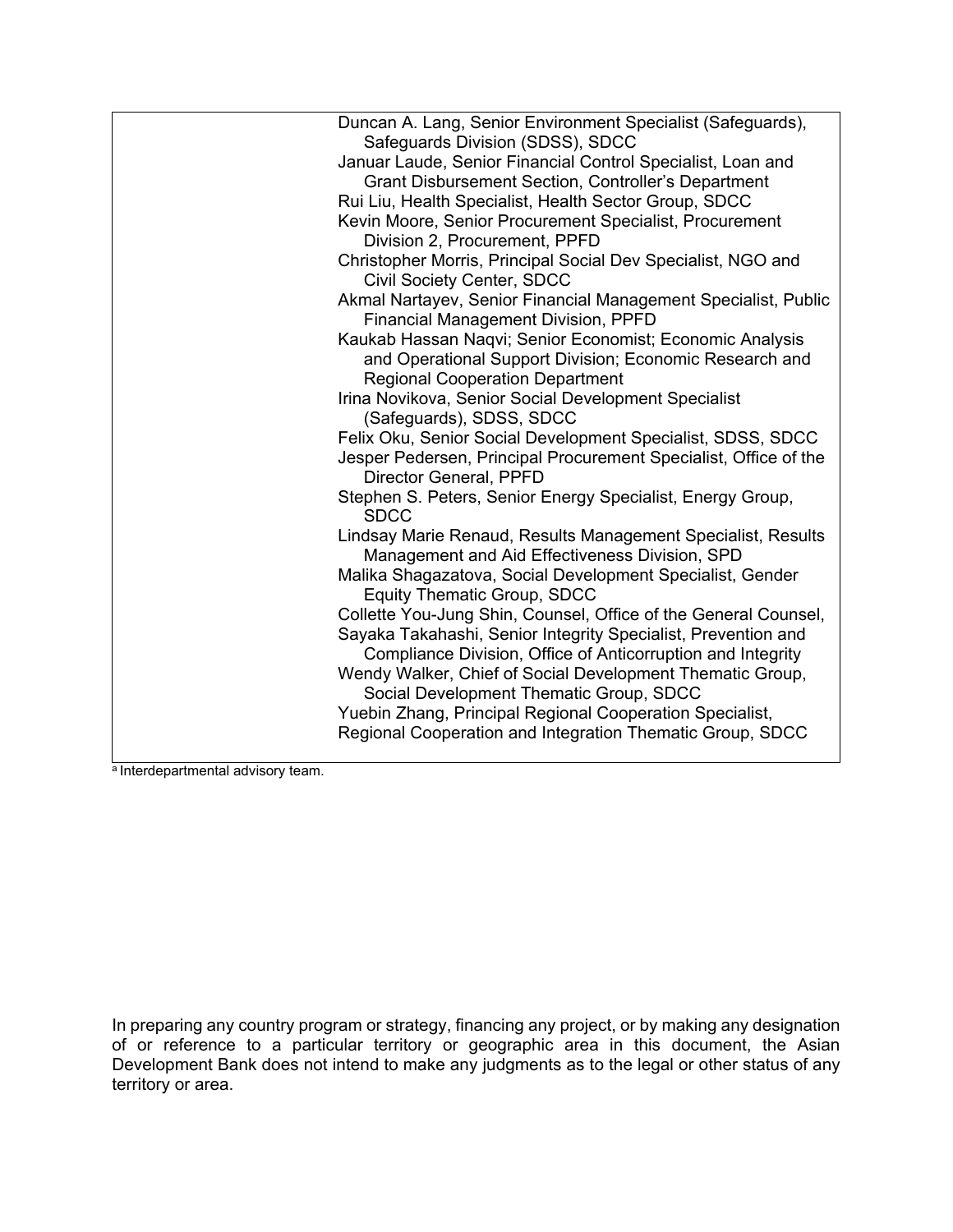# **CONTENTS**

**Page**

|             | PROJECT AT A GLANCE                                                                                                                                                                                                                                                                                           |                                        |
|-------------|---------------------------------------------------------------------------------------------------------------------------------------------------------------------------------------------------------------------------------------------------------------------------------------------------------------|----------------------------------------|
| L.          | THE PROPOSAL                                                                                                                                                                                                                                                                                                  | 1                                      |
| II.         | THE PROJECT                                                                                                                                                                                                                                                                                                   | $\overline{2}$                         |
|             | Rationale<br>Α.<br>В.<br><b>Project Description</b><br>C.<br><b>Summary Cost Estimates and Financing Plan</b><br><b>Implementation Arrangements</b><br>D.                                                                                                                                                     | $\overline{c}$<br>6<br>7<br>8          |
| III.        | <b>DUE DILIGENCE</b>                                                                                                                                                                                                                                                                                          | 10                                     |
|             | <b>Economic and Financial Analysis</b><br>А.<br>В.<br>Governance and Anticorruption Measures<br>C.<br><b>Environment and Social Safeguards</b><br>D.<br>Poverty, Social, and Gender<br>Е.<br><b>Financial Due Diligence</b><br>F.<br>Procurement<br>G.<br>Summary of Risk Assessment and Risk Management Plan | 10<br>10<br>11<br>11<br>12<br>12<br>13 |
| IV.         | ASSURANCES AND CONDITIONS                                                                                                                                                                                                                                                                                     | 14                                     |
| V.          | <b>RECOMMENDATION</b>                                                                                                                                                                                                                                                                                         | 15                                     |
|             | <b>APPENDIXES</b>                                                                                                                                                                                                                                                                                             |                                        |
| $\mathbf 1$ | Design and Monitoring Framework                                                                                                                                                                                                                                                                               | 16                                     |
| 2.          | <b>List of Linked Documents</b>                                                                                                                                                                                                                                                                               | 19                                     |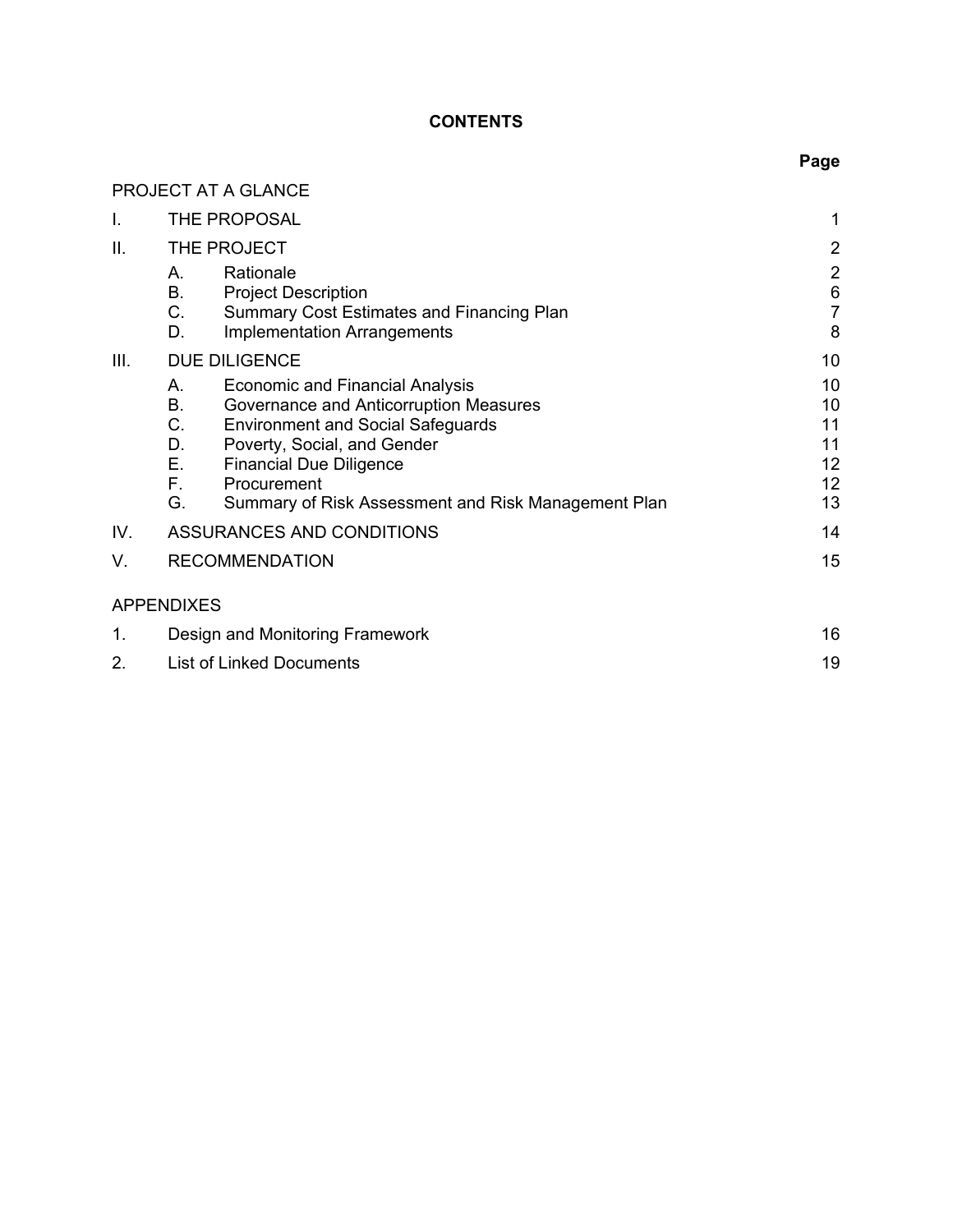# **PROJECT AT A GLANCE**

| 1. Basic Data                                          |                                                                        |         |                                                             | Project Number: 55078-001         |       |
|--------------------------------------------------------|------------------------------------------------------------------------|---------|-------------------------------------------------------------|-----------------------------------|-------|
| <b>Project Name</b>                                    | COVID-19 Vaccine Support Project under the                             |         | <b>Department/Division</b>                                  | <b>CWRD/CWSS</b>                  |       |
|                                                        | Asia Pacific Vaccine Access Facility                                   |         |                                                             |                                   |       |
| Country                                                | Tajikistan                                                             |         | <b>Executing Agency</b>                                     | Ministry of Health and            |       |
| <b>Recipient</b>                                       | Republic of Tajikistan                                                 |         |                                                             | Social Protection of the          |       |
|                                                        |                                                                        |         |                                                             | Population of the                 |       |
| <b>Country Economic</b>                                | https://www.adb.org/Documents/LinkedDocs/                              |         |                                                             | Republic of Tajikistan            |       |
| <b>Indicators</b>                                      | ?id=55078-001-CEI                                                      |         |                                                             |                                   |       |
| <b>Portfolio at a Glance</b>                           | https://www.adb.org/Documents/LinkedDocs/                              |         |                                                             |                                   |       |
|                                                        | ?id=55078-001-PortAtaGlance                                            |         |                                                             |                                   |       |
| 2. Sector                                              | Subsector(s)                                                           |         |                                                             | <b>ADB Financing (\$ million)</b> |       |
| √ Health                                               | Disease control of communicable disease                                |         |                                                             |                                   | 25.00 |
|                                                        |                                                                        |         | <b>Total</b>                                                |                                   | 25.00 |
|                                                        |                                                                        |         |                                                             |                                   |       |
| 3. Operational Priorities                              |                                                                        |         | <b>Climate Change Information</b>                           |                                   |       |
| Addressing remaining poverty and reducing inequalities |                                                                        |         | GHG reductions (tons per annum)                             |                                   | 0.000 |
| Accelerating progress in gender equality               |                                                                        |         | Climate Change impact on the                                |                                   | Low   |
| Fostering regional cooperation and integration         |                                                                        | Project |                                                             |                                   |       |
|                                                        |                                                                        |         | <b>ADB Financing</b>                                        |                                   |       |
|                                                        |                                                                        |         | Adaptation (\$ million)                                     |                                   | 0.00  |
|                                                        |                                                                        |         | Mitigation (\$ million)                                     |                                   | 0.00  |
|                                                        |                                                                        |         |                                                             |                                   |       |
|                                                        |                                                                        |         |                                                             |                                   |       |
|                                                        |                                                                        |         | Cofinancing                                                 |                                   |       |
|                                                        |                                                                        |         | Adaptation (\$ million)                                     |                                   | 0.00  |
|                                                        |                                                                        |         | Mitigation (\$ million)                                     |                                   | 0.00  |
| <b>Sustainable Development Goals</b>                   |                                                                        |         | <b>Gender Equity and Mainstreaming</b>                      |                                   |       |
| SDG 1.5                                                |                                                                        |         | Effective gender mainstreaming (EGM)                        |                                   | ✔     |
| SDG 3.8, 3.d                                           |                                                                        |         |                                                             |                                   |       |
| SDG 5.1<br>SDG 10.4                                    |                                                                        |         | <b>Poverty Targeting</b><br>General Intervention on Poverty |                                   | ◢     |
|                                                        |                                                                        |         |                                                             |                                   |       |
| 4. Risk Categorization:                                | Complex                                                                |         |                                                             |                                   |       |
| 5. Safeguard Categorization                            | Environment: C Involuntary Resettlement: C Indigenous Peoples: C       |         |                                                             |                                   |       |
| 6. Financing                                           |                                                                        |         |                                                             |                                   |       |
| <b>Modality and Sources</b>                            |                                                                        |         | Amount (\$ million)                                         |                                   |       |
| <b>ADB</b>                                             |                                                                        |         |                                                             |                                   | 25.00 |
|                                                        | Sovereign Asia Pacific Vaccine Access Facility: Asian Development Fund |         |                                                             |                                   | 25.00 |
| Cofinancing                                            |                                                                        |         |                                                             |                                   | 0.00  |
| None                                                   |                                                                        |         |                                                             |                                   | 0.00  |
| Counterpart                                            |                                                                        |         |                                                             |                                   | 1.80  |
| Government                                             |                                                                        |         |                                                             |                                   | 1.80  |
| <b>Total</b>                                           |                                                                        |         |                                                             |                                   | 26.80 |
| <b>Currency of ADB Financing: US Dollar</b>            |                                                                        |         |                                                             |                                   |       |
|                                                        |                                                                        |         |                                                             |                                   |       |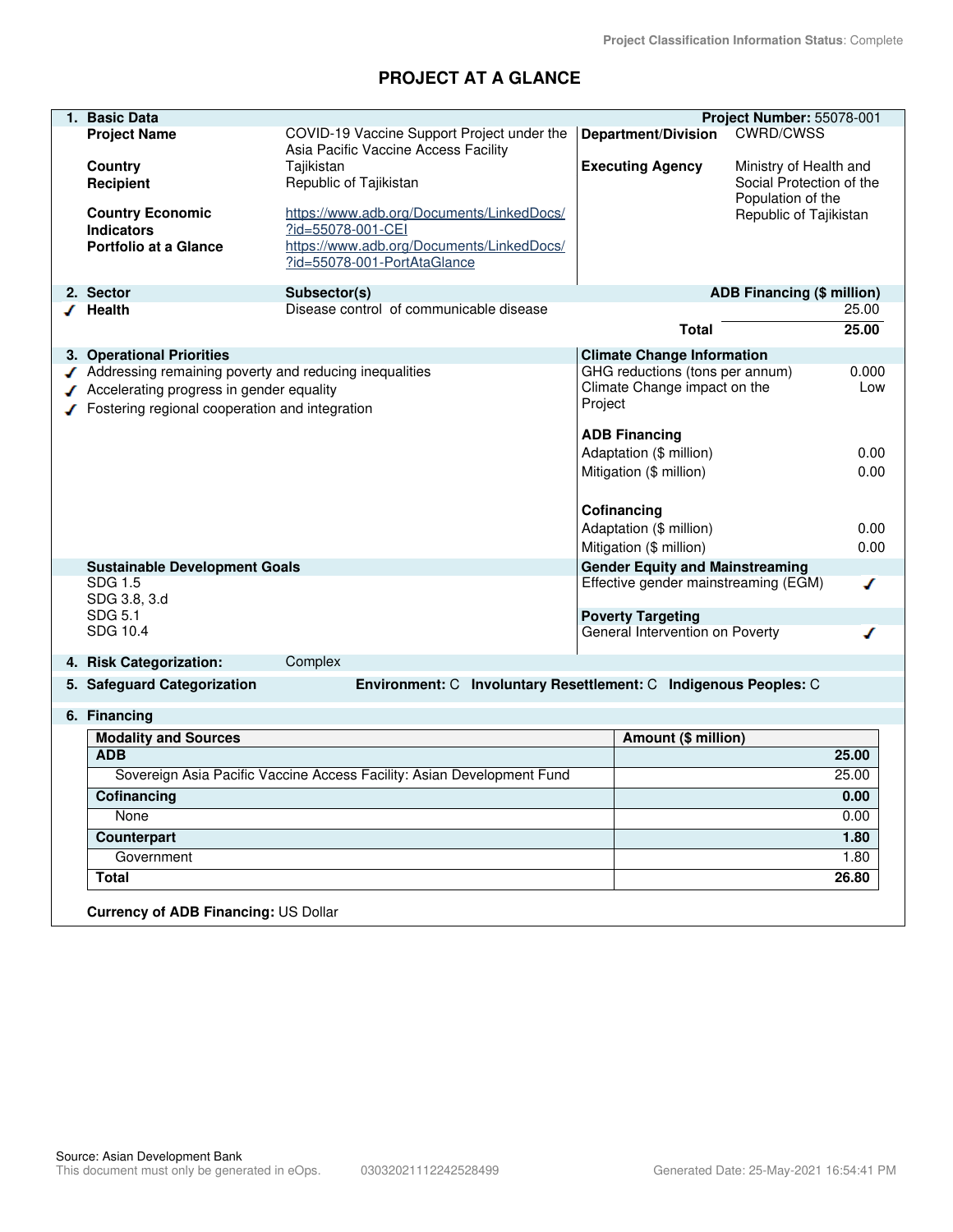# **I. THE PROPOSAL**

1. I submit for your approval the following report and recommendation on a proposed grant to the Republic of Tajikistan for the COVID-19 Vaccine Support Project under the Asia Pacific Vaccine Access Facility (APVAX).

2. The project will provide the Government of Tajikistan with financing for coronavirus disease (COVID-19) vaccine procurement and logistics and capacity-strengthening activities through APVAX.[1](#page-6-0) Tajikistan has met all APVAX access criteria (Table 1). The project investment component under APVAX will be utilized. The project will support the implementation of the National Deployment and Vaccination Plan (NDVP) to introduce COVID-19 vaccines in Tajikistan in line with Strategy 2030 of the Asian Development Bank (ADB). [2](#page-6-1)

| <b>Access Criteria</b>         | <b>ADB Staff Assessment</b>                                                                 |
|--------------------------------|---------------------------------------------------------------------------------------------|
| Demonstrated adverse           | Economic growth slid to 4.5% in 2020 from 7.5% in 2019; fiscal deficit expanded from 3.8%   |
| impact of COVID-19             | of GDP in 2019 to an estimated 5.2% in 2020; unemployment rose to 6.1% by the end of        |
|                                | 2020 from 2.0% in early 2020; remittance inflows dropped by an estimated 32.4%, from        |
|                                | \$2.7 billion in 2019 to \$1.7 billion, or 22.2% of GDP; volume of foreign trade dropped by |
|                                | 10.9%; and total public debt grew from 44.9% of GDP in 2019 to 47.3% at the end of 2020.    |
| Completed needs                | Assessment of readiness, using WHO's COVID-19 Vaccine Introduction Readiness                |
| assessment                     | Assessment Tool and the World Bank's Vaccination Readiness Assessment Framework,            |
|                                | is updated periodically with UNICEF and other development partners' support.                |
| National vaccination           | The MOHSPP developed the NDVP in consultation with ministries, institutions, and            |
| allocation plan                | partners. It is aligned with the WHO Strategic Advisory Group of Experts on Immunization    |
|                                | on global COVID-19 policies and strategies. The NDVP earmarks vaccines for priority         |
|                                | groups, including health-care workers, public officers, and vulnerable groups (older people |
|                                | and those with preexisting conditions).                                                     |
| Incremental medical            | The waste management plan is elaborated in a standard operating procedure for disposal      |
| waste management               | of medical waste after vaccination against COVID-19 (approved on 6 March 2021 by the        |
| plan                           | MOHSPP), newly developed with support from UNICEF, based on latest waste                    |
|                                | management guidelines institutionalized by the government in the context of COVID-19        |
|                                | vaccination.                                                                                |
| Governor's letter <sup>a</sup> | ADB has received the governor's letter confirming the government's commitment to            |
|                                | implement the NDVP, including the prioritization plan, and the standard operating           |
|                                | procedure on disposal of medical waste after vaccination against COVID-19, and              |
|                                | compliance with APVAX vaccine eligibility criteria.                                         |
| Established an effective       | An effective development partner coordination mechanism is in place in which ADB            |
| development partner            | participates and contributes. The Development Coordination Council Working Group on         |
| coordination mechanism         | Health is chaired by European Union and co-chaired by WHO. The NITAG is chaired by          |
| with a clear ADB role          | the MOHSPP technical experts and participated in by development partners, including         |
|                                | ADB.                                                                                        |

**Table 1: Compliance with Access Criteria of the Asia Pacific Vaccine Access Facility**

a Accessible from the list of linked documents in Appendix 2.

ADB = Asian Development Bank, APVAX = Asia Pacific Vaccine Access Facility, COVID-19 = coronavirus disease, GDP = gross domestic product, MOHSPP = Ministry of Health and Social Protection of the Population, NDVP = National Deployment and Vaccination Plan, NITAG = National Immunization Technical Advisory Group, UNICEF = United Nations Children's Fund, WHO = World Health Organization.

Source: Asian Development Bank.

<span id="page-6-0"></span><sup>1</sup> The proposed project was prepared under the One ADB approach following streamlined business processes outlined in the APVAX policy paper (ADB. 2020. *[ADB's Support to Enhance COVID-19 Vaccine Access.](https://www.adb.org/documents/adb-support-enhance-covid-19-vaccine-access)* Manila).

<span id="page-6-1"></span><sup>2</sup> Republic of Tajikistan, Ministry of Health and Social Protection of the Population (MOHSPP). 2021. *National Deployment and Vaccination Plan*. December; ADB's strategic approach in Tajikistan is defined in the upcoming country partnership strategy for 2021–2025. ADB. 2018. *Strategy 2030: Achieving a Prosperous, Inclusive, Resilient, and Sustainable Asia and the Pacific*[. Manila; Contribution to Strategy 2030 Operational Priorities \(accessible from](https://www.adb.org/sites/default/files/institutional-document/435391/strategy-2030-main-document.pdf)  the list of linked documents in Appendix 2). The project is aligned with operational priority 1 through increasing access to COVID-19 vaccines, operational priority 2 by generating skilled jobs for women, and operational priority 7 by breaking the chain of COVID-19 transmission in Asia and the Pacific.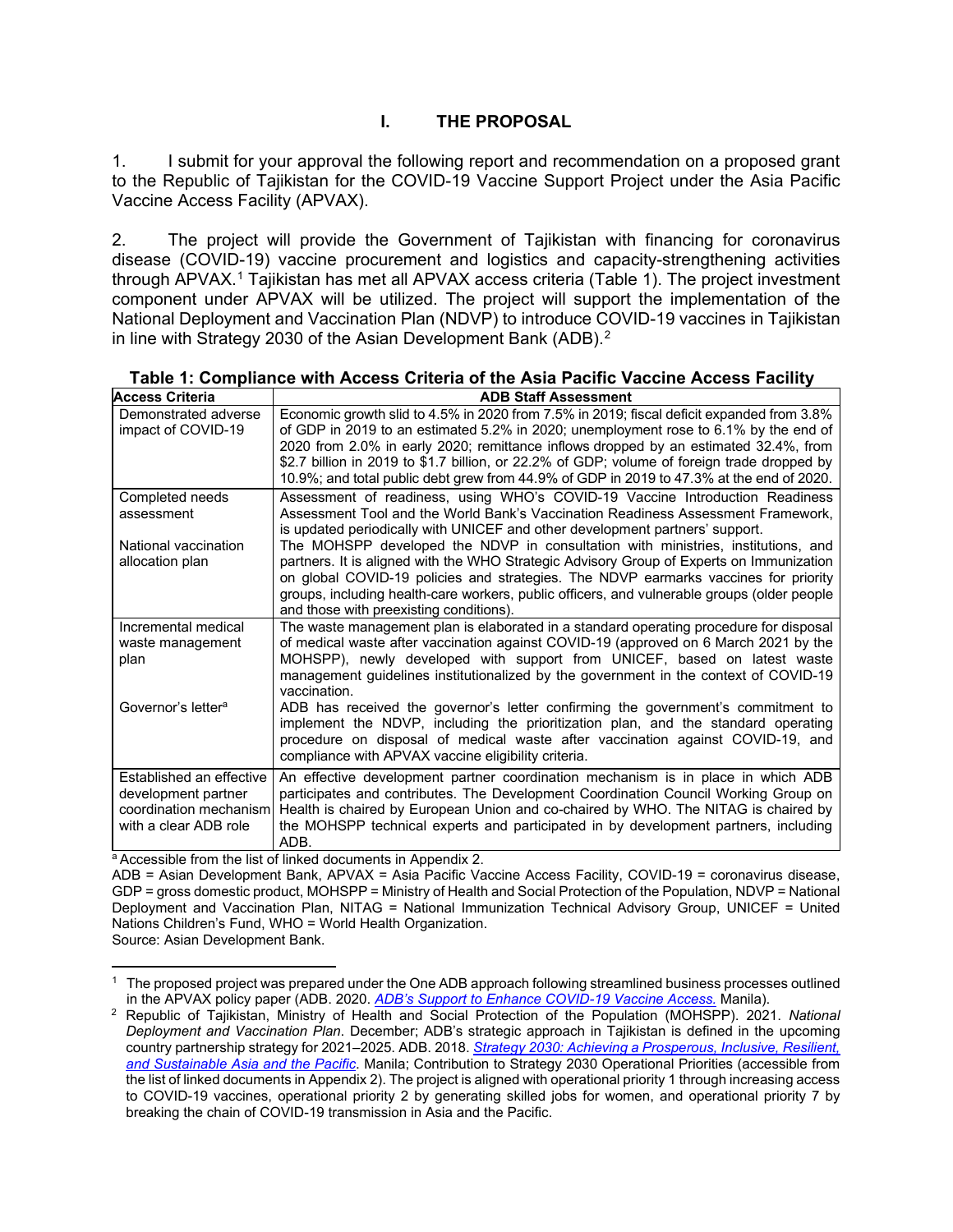# **II. THE PROJECT**

# **A. Rationale**

# **1. The COVID-19 Pandemic**

3. **Status of the pandemic**. COVID-19 rapidly accelerated into a global pandemic, as declared by the World Health Organization (WHO) on 11 March 2020. The number of cases grew exponentially across countries and continents, resulting in closed borders; travel restrictions; lockdowns; national health crises; and disruptions in trade, investment, tourism, and remittance flows. Tajikistan confirmed its first 15 cases of COVID-19 on 30 April 2020 and, as of 12 May 2021, total cases have risen to 13,308 although no new cases have been reported since December 2020. Tajikistan also confirmed 90 deaths.<sup>[3](#page-7-0)</sup> Only 407,841 tests were completed in Tajikistan up to 28 February 2021, indicating a high probability of undetected cases. The country is ill-equipped to handle large-scale health crises and remains highly vulnerable to the COVID-19 pandemic. Limited testing capacity and absence of strict social distancing and self-isolation measures have led to increasing pressures in the health system.[4](#page-7-1)

4. **Country context.** Tajikistan is a small, landlocked country in southeastern Central Asia. Tajikistan is bordered by Uzbekistan and the Kyrgyz Republic to the west and north, the People's Republic of China to the east, and Afghanistan to the south. COVID-19, therefore, presents a regional challenge that needs coordinated actions. Transit arrangements with neighbors will be critical to maintain trade and tourism flow into the country, as well as ease mobility of migrant workers as remittances are important for the economy, accounting for about a third of gross domestic product (GDP).<sup>[5](#page-7-2)</sup> The legacy of the Semashko health system,<sup>[6](#page-7-3)</sup> is that the country has a significantly higher number of physicians, nurses, and hospital beds than average for low-income countries. The system has resulted in significantly better health outcomes compared with income level (i.e., the measles, mumps, and rubella immunization rate is 97.0%, compared with 62.8% in low-income countries in 2019). However, such a system incurs higher costs and, because government financing is limited, results in a disproportionate out-of-pocket burden (68% of current health expenditure in 2018).

# **2. Impact of the Pandemic**

5. **Cost for the economy.** COVID-19 has significantly weakened the economy as prevention measures and external factors have slowed domestic consumption and the output of firms, including micro, small, and medium-sized enterprises. COVID-19-related lockdowns adversely affected the economy in 2020, where reported growth dropped from 7.5% in 2019 to 4.5% in 2020. Growth deceleration could have been worse without government support measures assisted by development partners, which exceeded 4.5% of GDP in 2020. COVID-19 has significant impact on remittances, tourism, and trade, with remittances falling by 14.8% in the first half of 2020;<sup>[7](#page-7-4)</sup> tourism receipts had decreased by 56.0% as of September 2020 (compared with the same period in 2019, according to the United Nations World Tourism Organization) as the

<span id="page-7-0"></span><sup>3</sup> MOHSPP. [Single National Coronavirus \(COVID-19\) Portal](http://www.covid.tj/) (accessed 12 May 2021).

<span id="page-7-1"></span><sup>4</sup> Tajikistan's technology infrastructure and employment profile are not well suited to work-from-home measures.

<span id="page-7-2"></span><sup>5</sup> Current US dollars, Atlas method. World Bank. 2020. [World Development Indicators \(](https://data.worldbank.org/country/tajikistan?view=chart)accessed 3 March 2021).

<span id="page-7-3"></span><sup>&</sup>lt;sup>6</sup> "The Semashko model was built in the former Soviet Union as a multi-tiered system of care with a strongly differentiated network of service providers, where each of the five levels corresponded to the severity of the disease (district, central *rayon*, municipal, *oblast* and federal hospitals) and these were all connected by a sound referral system" [\(WHO. 2013. Rocky Road from the Semashko to a New Health Model\)](https://www.who.int/bulletin/volumes/91/5/13-030513/en/).

<span id="page-7-4"></span><sup>7</sup> ADB. 2020. *[Asian Development Outlook \(ADO\) 2020 Update: Wellness](https://www.adb.org/publications/asian-development-outlook-2020-update) in Worrying Times*. Manila.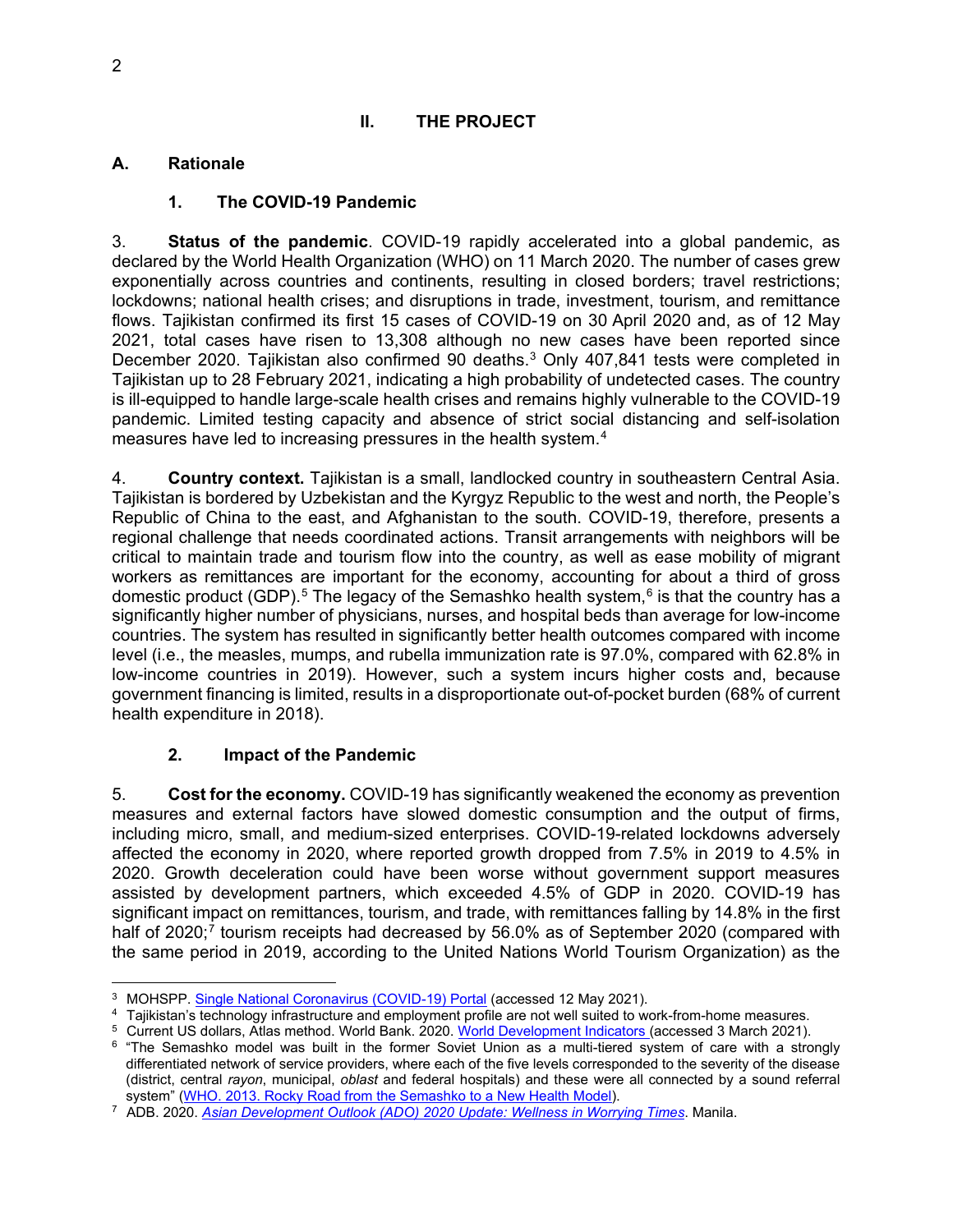number of tourist arrivals dropped by 72.0% in 2020; and foreign trade contracted by 10.9% according to the government.

6. **Impact on poor and vulnerable groups**. Tajikistan remains one of the lowest-income economies in Central Asia, with gross national income per capita of \$1,030 (Atlas method) in 2019 (footnote 5). The national poverty rate is 27.4%; 12% of the population is extremely poor and an additional 46% is classified as vulnerable and at risk of falling into poverty.<sup>[8](#page-8-0)</sup> A late 2020 United Nations Development Programme (UNDP) report stated that "incomes from self-employment, migrant labor and non-registered jobs have had the largest declines as a result of the COVID-19 outbreak, the lack of savings and the presence of loans forces households into further indebtedness, and there is a high risk of perpetual indebtedness of the sizable proportion of the population, and risking expansion and intensification of poverty."[9](#page-8-1) Official data show that unemployment rates increased from 2.0% in January 2020 to 6.1% in December 2020.[10](#page-8-2)

7. **Impact on gender**. Women are among those most vulnerable to the fallout from the COVID-19 pandemic. They are heavily represented among formal (82,842 of 113,899 health workers are women) and informal care workers. External labor migration has affected women's economic and social well-being. The heavy reliance on remittances has resulted in missed opportunities for women in their socio-economic lives and personal aspirations. The UNDP survey report (footnote 9) confirmed that "social factors negatively affect women's mobility, education and skills and hence exacerbating their vulnerability to COVID-19 impacts; the share of women and girls in informal employment is very large; and gender and age disparities are evident with women and youth at higher risk of long-term unemployment."

8. **Impact on the health system**. The health system is ill-prepared to deal with a large-scale health crisis such as COVID-19 and the accompanying surge in demand for medical services, as indicated by Tajikistan's ranking of 130th out of 195 countries in the Global Health Security Index.<sup>[11](#page-8-3)</sup> The sector has insufficient resources, and government spending on health is low at 7% of general government spending, compared with 12% in the Kyrgyz Republic and a regional average of 16%. [12](#page-8-4) Out-of-pocket spending accounts for 68% of current health expenditure, and per capita current health expenditure is the lowest in the region at \$60 in 2018. [13](#page-8-5) Limited capacity in medical management of COVID-19 cases and limited medical supply and access to high-quality health care are all expected to contribute to the severe impact of COVID-19. Tajikistan has limited testing and contact tracing capacity; only 42 tests per 1,000 population had been conducted as of 28 February 2021, compared with 437 in Kazakhstan as of 18 March 2021. COVID-19 cases are most likely underreported because of inadequate testing and tracing capacity across the country.

9. **Initial government measures to control the pandemic.** The government implemented rapid measures at the start of the global outbreak to prevent the spread of the virus and protect the health system. A task force was established, chaired by the Prime Minister, to determine measures to mitigate the COVID-19 pandemic and deal with its impacts. The government then approved the Tajikistan COVID-19 Country Preparedness and Response Plan on 19 March 2020. Among the restrictions imposed included closure of the border with the People's Republic of China in January 2020; prohibition of citizens from five high-risk countries from entering Tajikistan from

<span id="page-8-0"></span> $^8$  Poverty figures are sourced from the Tajikistan State Statistical Agency 2018 Household Budget Survey.

<span id="page-8-1"></span><sup>&</sup>lt;sup>9</sup> UNDP. 2020. *Impact of COVID-19 on Lives, Livelihoods and Micro, Small and MSMEs in Tajikistan. Dushanbe.* 

<span id="page-8-2"></span><sup>&</sup>lt;sup>10</sup> Figure from official correspondence with Tajikistan's first deputy minister.

<span id="page-8-3"></span><sup>&</sup>lt;sup>11</sup> Global Health Security Index. 2019. [2019 GHS Index Country Profile for Tajikistan](https://www.ghsindex.org/country/tajikistan/).

<span id="page-8-4"></span><sup>&</sup>lt;sup>12</sup> WHO. 2020. [Global Health Expenditure Database](https://apps.who.int/nha/database/Home/Index/en) (accessed 22 February 2021).

<span id="page-8-5"></span><sup>13</sup> WHO. 2016. *[Tajikistan: Health System Review.](https://apps.who.int/iris/handle/10665/330246)* Copenhagen.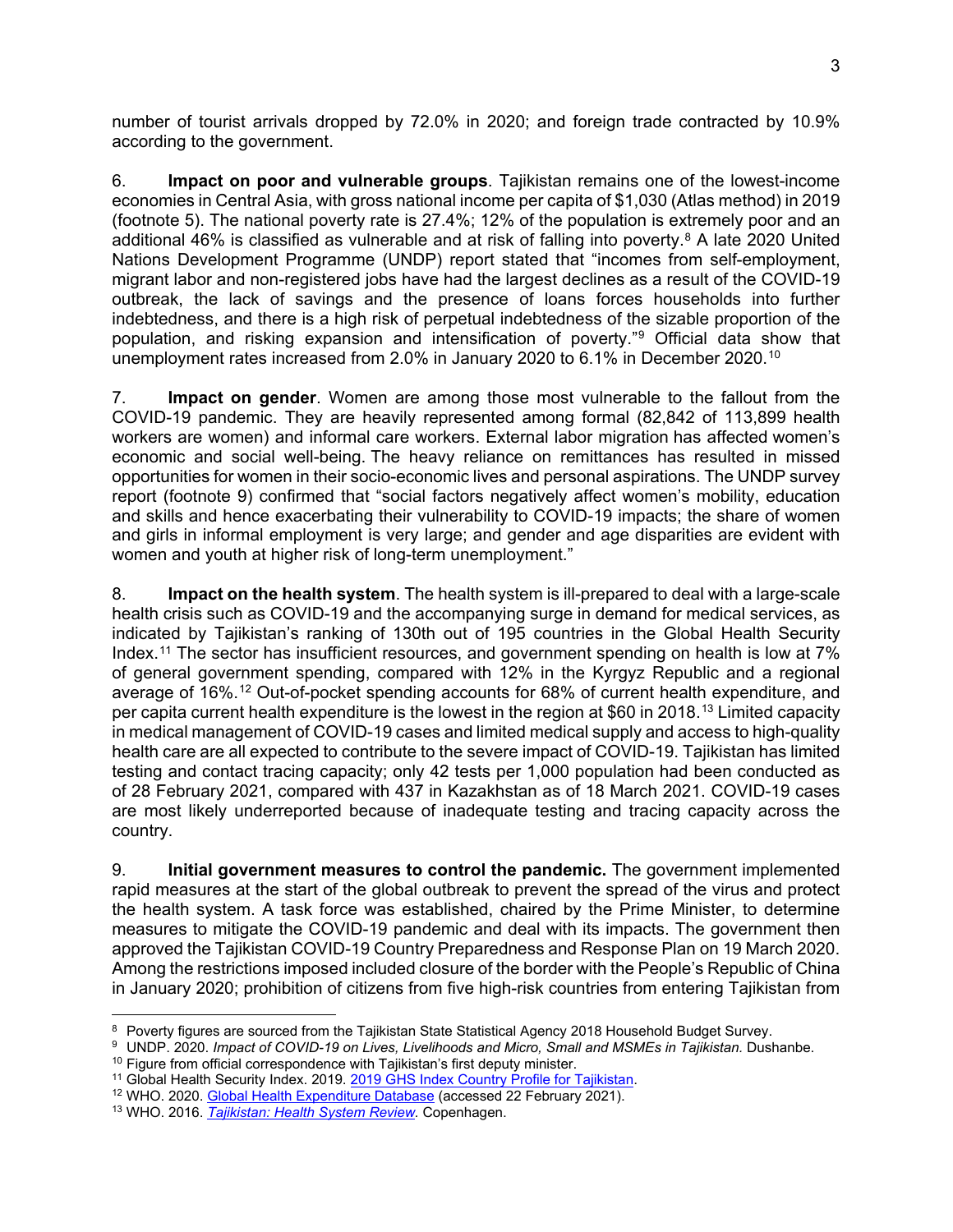February 2020; suspension of all flights and closure of airports from 20 March 2020; mandatory 14-day quarantine of all evacuated citizens upon arrival at Dushanbe airport; cancellation of Dushanbe City celebrations in April 2020; closure of mosques, schools, and nonfood markets from 27 April 2020; and compulsory wearing of masks from 30 April 2020. Throughout the pandemic, TJS1.6 billion of additional funds were allocated from the state budget to the health sector to purchase medicines and medical equipment, create temporary hospitals, and support health workers—an increase of 19% in current health expenditure (TJS1.347 billion in 2018).

10. **Lessons learned.** The Ministry of Health and Social Protection of the Population (MOHSPP), the executing agency, has experiences in implementing projects funded by development partners, including ADB, KfW, and the World Bank. The project design is informed by best practices learned from recent projects (para. 20). These include: (i) the importance of a strong coordination mechanisms between development partners and the MOHSPP; (ii) the value in partnering with agencies such as UNICEF that can provide strong technical support and expertise; and (iii) the need to continue strengthening project management capacity within the executing agency and/or implementing agency. The project administration group (PAG) of the Maternal and Child Health Integrated Care Project (MCHICP) has been implementing the ADBfunded project since 2019 and is familiar with ADB's safeguards and due diligence requirements.[14](#page-9-0) Strengthening capacity requires a long-term commitment from ADB and should be continued under the proposed project.

# **3. Government's Response (Needs Assessment and Vaccination Allocation Plan)**

11. **Needs assessment.** Tajikistan is among the youngest countries, with a median age of just 22 years. The government will aim for functional immunity through the vaccination of 62.5% of the population (e.g., all those above the age of 18). The total cost estimate for the implementation of the NDVP is \$99 million. The amount includes the funding requirements for all NDVP components, including vaccines and injection supplies, with an estimated cost of \$7 per dose. The NDVP will be funded through various sources, including the government; COVID-19 Vaccines Global Access (COVAX); and Gavi, the Vaccine Alliance (Gavi), channeled through the United Nations Children's Fund (UNICEF) and WHO. Other donors include ADB, the Agha Khan Foundation and World Bank.[15](#page-9-1)

12. **National Deployment and Vaccination Plan.** Through the NDVP, adopted in early February 2021, the government aims to protect vulnerable groups, interrupt transmission of COVID-19, protect critical social and routine health services, create and maintain effective stakeholder communication during planning and vaccine administration, ensure a high level of awareness and regular monitoring of the process, and mobilize the resources and partnerships needed to implement the plan. The MOHSPP developed the NDVP with members from the National Immunization Technical Advisory Group (NITAG), various agencies under the MOHSPP, and representatives from development partners.

13. The NDVP builds on WHO's Vaccine Introduction Readiness Assessment Tool and the World Bank's Vaccine Readiness Assessment Framework. The NDVP is aligned with the WHO Strategic Advisory Group of Experts on Immunization on global COVID-19 policies and strategies. The first stage will be vaccination of the first and second priority groups. The first (3%

<span id="page-9-0"></span><sup>14</sup> ADB. 2018. *Tajikistan: [Maternal and Child Health Integrated Care Project.](https://www.adb.org/projects/51010-002/main#project-overview)* Manila.

<span id="page-9-1"></span><sup>15</sup> More details are in the linked document Vaccine Needs Assessment (accessible from the list of linked documents in Appendix 2).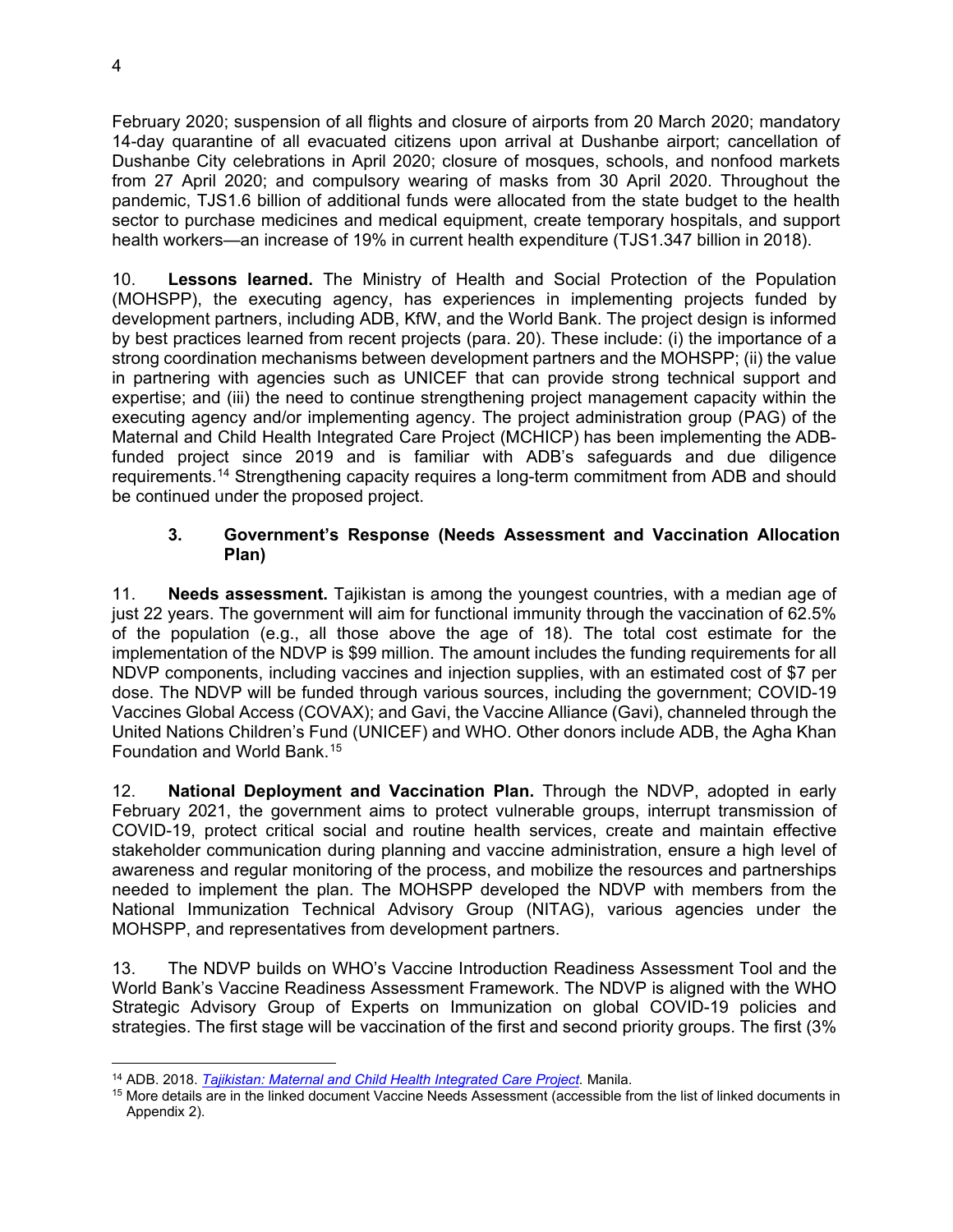of the total population or 297,817 people) will include all health workers and people from the 70+ age group. The second (7% of the total population or 690,988 people) will include (i) the 60–69 age group and people living with HIV; and (ii) patients with chronic diseases (diabetes, tuberculosis, hypertension, chronic respiratory diseases, ischemic heart diseases, and cancer). The second stage will be vaccination of the third priority group (9.41% of the total population or 876,857 people), consisting of (i) the 50–59 age group; (ii) people with chronic kidney disease, obesity, immunodeficiency (including posttransplant patients), and neurological diseases; and (iii) teachers (employees of educational and science institutions). The third stage will cover the remaining 42.5% of the population and will include those who are above 18 but do not fall into any of the categories outlined in first two stages. The NDVP was approved by the Regional Review Committee of the WHO, which described the NDVP as "a solid and comprehensive plan."

14. The NDVP will be carefully monitored and followed to ensure delivery of vaccines, with attention to equity and inclusion. The NDVP's monitoring system will undertake surveillance with the support of the government's Republican Center for Immunoprophylaxis (RCIP), which is mandated to coordinate and implement vaccination-related activities, including planning, implementation, monitoring, and evaluation. Locally, regional branches of the RCIP and district immunization centers will report on data using a bottom-up approach, from primary health-care facilities up to the national level. The MOHSPP will utilize the WHO and European Centre for Disease Prevention and Control Joint Weekly Data Collection Facility on COVID-19 Vaccine Distribution and Vaccine Coverage. Data collection will use The European Surveillance System (TESSy) online software, a tool to monitor vaccination in WHO member countries. To ensure higher vaccine uptake and cover the priority groups as planned, the government will enact additional measures such as vaccination registers, reporting forms, tally sheets, tools for vaccination analysis, an electronic system for registration of vaccination, vaccine tracing and distribution, as well as distribution of injection equipment and supplies, home-based personal records as reminders for vaccination follow-up, and home visits and reminder phone calls.

## **4. Development Partner Coordination**

15. Tajikistan is a member of the COVAX Advance Market Commitment (AMC), [16](#page-10-0) one of the four pillars of the Access to COVID-19 Tools (ACT) Accelerator, [17](#page-10-1) under WHO.[18](#page-10-2) As a beneficiary of COVAX AMC, Tajikistan is eligible to receive vaccines for 20% of the population. [19](#page-10-3) ADB's proposed grant of \$25 million is one of a series of APVAX projects in Central Asia, which will support procurement and transport of vaccines, operating expenses, a demand generation campaign, and training, and fully complement the assistance of other development partners. The MOHSPP is working closely with development partners to mobilize funding and ensure close coordination in delivering priority assistance for the COVID-19 response. [20](#page-10-4) The first round of

<span id="page-10-0"></span><sup>&</sup>lt;sup>16</sup> Gavi launched COVAX-AMC in June 2020. It is an innovative financing instrument that aims to support the participation of 92 low- and middle-income economies in COVAX, which enables them to access donor-funded doses of safe and effective COVID-19 vaccines. Together with support for country readiness and delivery, COVAX AMC will ensure that the most vulnerable in all countries can be protected in the short term, regardless of income level (S. Berkley. [The Gavi COVAX AMC Explained](https://www.gavi.org/vaccineswork/gavi-covax-amc-explained). Gavi).

<span id="page-10-1"></span><sup>&</sup>lt;sup>17</sup> Launched in April 2020, the ACT Accelerator, is a groundbreaking global collaboration to accelerate development, production, and equitable access to COVID-19 tests, treatments, and vaccines. It is organized into four pillars: diagnostics, treatment (therapeutics), vaccines, and health system strengthening (WHO. [COVAX\)](https://www.who.int/initiatives/act-accelerator/covax). Each pillar is vital [to the overall effort and involves innovation and collaboration \(WHO. The Access to COVID-19 Tools \(ACT\)](https://www.who.int/initiatives/act-accelerator/covax)  Accelerator).

<span id="page-10-2"></span><sup>&</sup>lt;sup>18</sup> The Coalition for Epidemic Preparedness Innovations, Gavi, WHO, and the World Bank.

<span id="page-10-3"></span><sup>19</sup> In March 2021, 192,000 of the 624,000 expected doses of AstraZeneca vaccines under the COVAX facility have been delivered to Tajikistan. As of May 2021, about 74,000 individuals have been vaccinated with at least one dose.

<span id="page-10-4"></span><sup>&</sup>lt;sup>20</sup> Donor Coordination Matrix (accessible from the list of linked documents in Appendix 2).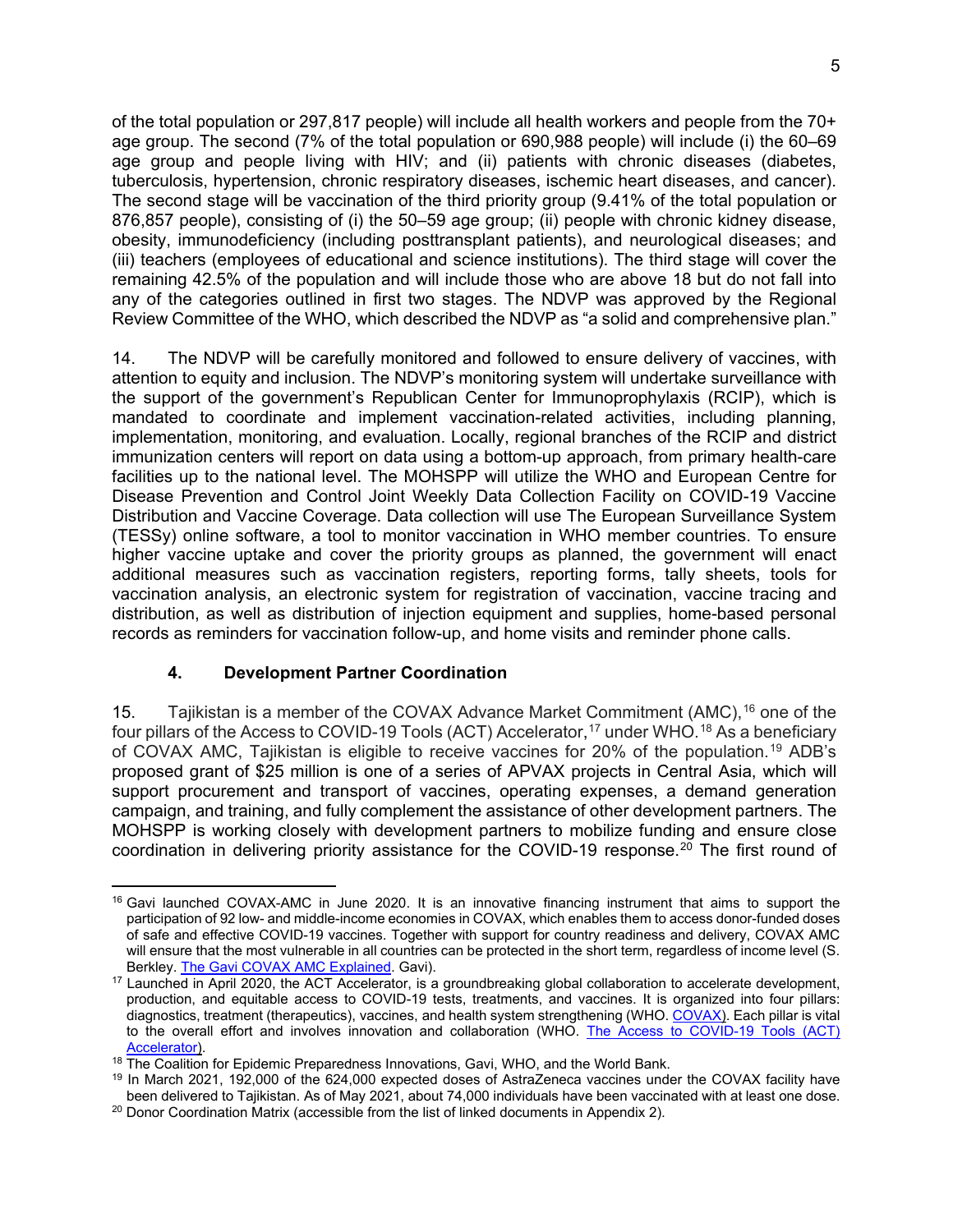vaccines for 20% of the population will be financed through COVAX AMC for about \$30 million. COVAX will support the government with additional cold chain equipment funded through Gavi, and with technical assistance through WHO and UNICEF. The UNICEF and WHO will help the government with NDVP measures such as cold chain assessment, waste management, and capacity building. The World Bank added \$8.63 million to its Tajikistan Emergency COVID-19 Project, which will support the purchase of additional vaccines through COVAX, personal protective equipment (PPE), in-country transport, a demand generation campaign, training, database management, supervision, and monitoring.[21](#page-11-1) The Aga Khan Foundation has committed financing of \$0.24 million for medical supplies (PPE, cold chain equipment, and program management). Discussions are ongoing with development partners to fill the financing gap (about \$32.5 million) to vaccinate all those above 18 years old (62.5% of the population).

# **B. Project Description**

16. The project responds to the government's request for ADB support under APVAX to help meet COVID-19 vaccine response challenges. In accordance with the guidance provided in Appendix 5 of the APVAX policy, the project investment component under APVAX will support ADB's procurement and project implementation, which will benefit Tajikistan given due diligence assessments that identified fiduciary-related risks (footnote [1\)](#page--1-13).

17. **Impacts and outcome.** The project is aligned with the following impacts: (i) vulnerable groups are protected from morbidity and mortality caused by COVID-19; [22](#page-11-2) and (ii) the spread of the severe acute respiratory syndrome coronavirus 2  $(SARS-CoV-2)$  is reduced,<sup>[23](#page-11-3)</sup> and confidence of citizens is restored.<sup>[24](#page-11-4)</sup> The project's outcome is priority populations are vaccinated against COVID-19.[25](#page-11-5) The project outputs are described below.

<span id="page-11-0"></span>18. **Output 1. COVID-19 vaccine procured and delivered to designated points.**  The project will provide financing to procure vaccines through COVAX AMC with support from UNICEF as the procurement agent through a turnkey service. The project will support procurement of about 3 million doses (assuming 2 doses per person), which will be sufficient to vaccinate more than 1. 3 million people or about 14% of the population. The expenditure items will include (i) vaccines that meet any of the eligibility requirements of the APVAX policy,  $26$ including advance payments; (ii) safety boxes, syringes, and other items required to administer the vaccines; and (iii) international and national logistics and related services required to transport vaccines from the place of purchase to national, regional, and district health facilities.

19. **Output 2. Vaccination program implementation capacity strengthened.** The output will help strengthen the MOHSPP's capacity to effectively and efficiently manage procurement and delivery of COVID-19 vaccines, and develop and conduct information, education, and communication campaigns and outreach programs with tailored messages for the different target groups using gender- and age-sensitive approaches. The capacity-strengthening activities will be coordinated with regional technical assistance under the Central Asia Regional Economic Cooperation (CAREC) framework to support information and knowledge sharing with other

<span id="page-11-1"></span><sup>21</sup> World Bank. 2020. [Tajikistan Emergency COVID-19 Project.](https://projects.worldbank.org/en/projects-operations/project-detail/P173765)

<span id="page-11-2"></span><sup>22</sup> MOHSPP. 2021. *National Deployment and Vaccination Plan for the Introduction of COVID-19 Vaccines in the Republic of Tajikistan*. Dushanbe.

<span id="page-11-3"></span><sup>23</sup> SARS-CoV-2 is the virus that causes COVID-19.

<span id="page-11-4"></span><sup>24</sup> ADB. 2020. *[ADB's Support to Enhance COVID-19 Vaccine Access](https://www.adb.org/documents/adb-support-enhance-covid-19-vaccine-access)*. Manila.

<span id="page-11-5"></span> $25$  The design and monitoring framework is in Appendix 1.

<span id="page-11-6"></span><sup>&</sup>lt;sup>26</sup> Eligibility of vaccines for APVAX financing will adhere to the criteria in para. 29, including footnotes 28, 29, and 30, of the APVAX policy paper (footnote [24\)](#page-11-0).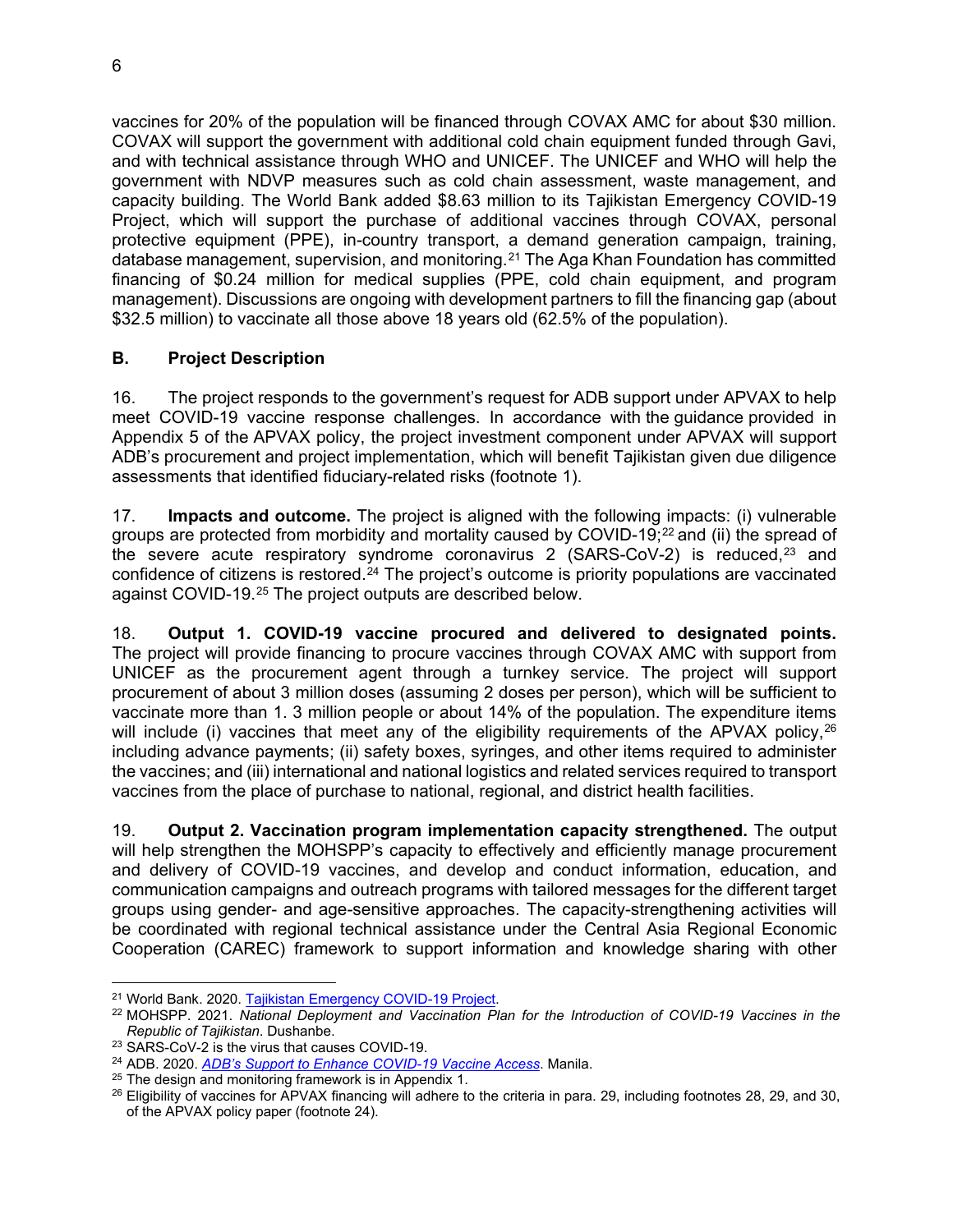CAREC member countries.[27](#page-12-0) Consultant support will be provided to help the MOHSPP's PAG on project management and coordination; procurement; financial management and disbursement; gender mainstreaming; monitoring and evaluation; performance and financial audits; waste management; and impact assessment, including a satisfaction survey among vaccine recipients.

20. **ADB value addition.** The project is integral to ADB's support for Tajikistan's COVID-19 response. ADB provided \$50 million through the COVID-19 Active Response and Expenditure Support Program,<sup>[28](#page-12-1)</sup> and a \$2.5 million grant through the Asia Pacific Disaster Response Fund to purchase medical supplies for COVID-19. For the quick purchase of medical supplies and PPE for health-care staff, ADB provided about \$1 million sourced from regional technical assistance, $^{\rm 29}$  $^{\rm 29}$  $^{\rm 29}$ and reallocation from the ongoing MCHICP (footnote 14). The CAREC RETA (footnote 26) supports the project's behavior change communication, among others. Through targeted assistance in 2020, ADB has established monitoring mechanisms to ensure that its support covers the most vulnerable groups and promotes gender-sensitive approaches.

21. ADB's involvement in health is not limited to vaccination; ADB is a main partner and key financier of the health sector. The MCHICP (\$32 million) focuses on integrating health care and strengthening health systems. Reinforcing the government's efforts is crucial value addition that allows for holistic ADB support to fight COVID-19. The MCHICP has innovative components that pilot critical interventions in maternal and child health. For instance, the project's behavior change communication component has a prospective impact evaluation design to rigorously examine what route of information campaigns is most effective in routine immunization of children. Lessons from these experiments will be incorporated into the design of behavior change communication and social mobilization campaigns for COVID-19 vaccination and future health operations. Sustained support to the health sector is a good platform from which to pursue ADB's gender mainstreaming efforts, given the significant role and participation of women in the sector. With global health interconnectedness highlighted by the COVID-19 pandemic, the call for regional approaches is heightened. Through the CAREC Program, ADB has been expediting regional dialogue and knowledge sharing on mitigating risks at borders, including a \$4.35 million regional technical assistance (footnote 26) to support the formulation of a CAREC health strategy leading to 2030. At the 19th CAREC Ministerial Conference, Tajikistan, together with its partners in the CAREC Program, reaffirmed its commitment to regional cooperation to face the challenges posed by the pandemic.

# **C. Summary Cost Estimates and Financing Plan**

22. The project is estimated to cost \$26.8 million (Table 2). Detailed cost estimates by expenditure category and by financier are included in the project administration manual (PAM).<sup>[30](#page-12-3)</sup> The major expenditure items that constitute the project are the purchase and delivery of COVID-19 vaccines that meet APVAX eligibility criteria, goods, and consulting services to develop the MOHSPP's capacity.

<span id="page-12-0"></span><sup>27</sup> ADB. 2020. *[Regional: Addressing Health Threats in Central Asia Regional Economic Cooperation Countries and the](https://www.adb.org/projects/54124-001/main#project-documents)  Caucasus*. Manila.

<span id="page-12-1"></span><sup>28</sup> 2020. ADB. *[Tajikistan: COVID-19 Active Response and Expenditure Support Program](https://www.adb.org/projects/54156-001/main).* Manila.

<span id="page-12-2"></span><sup>29</sup> ADB. 2020. *[Regional Support to Address the Outbreak of Coronavirus Disease 2019 and Potential Outbreaks of](https://www.adb.org/projects/54079-001/main)  Other Communicable Diseases*. Manila.

<span id="page-12-3"></span><sup>&</sup>lt;sup>30</sup> Project Administration Manual (accessible from the list of linked documents in Appendix 2).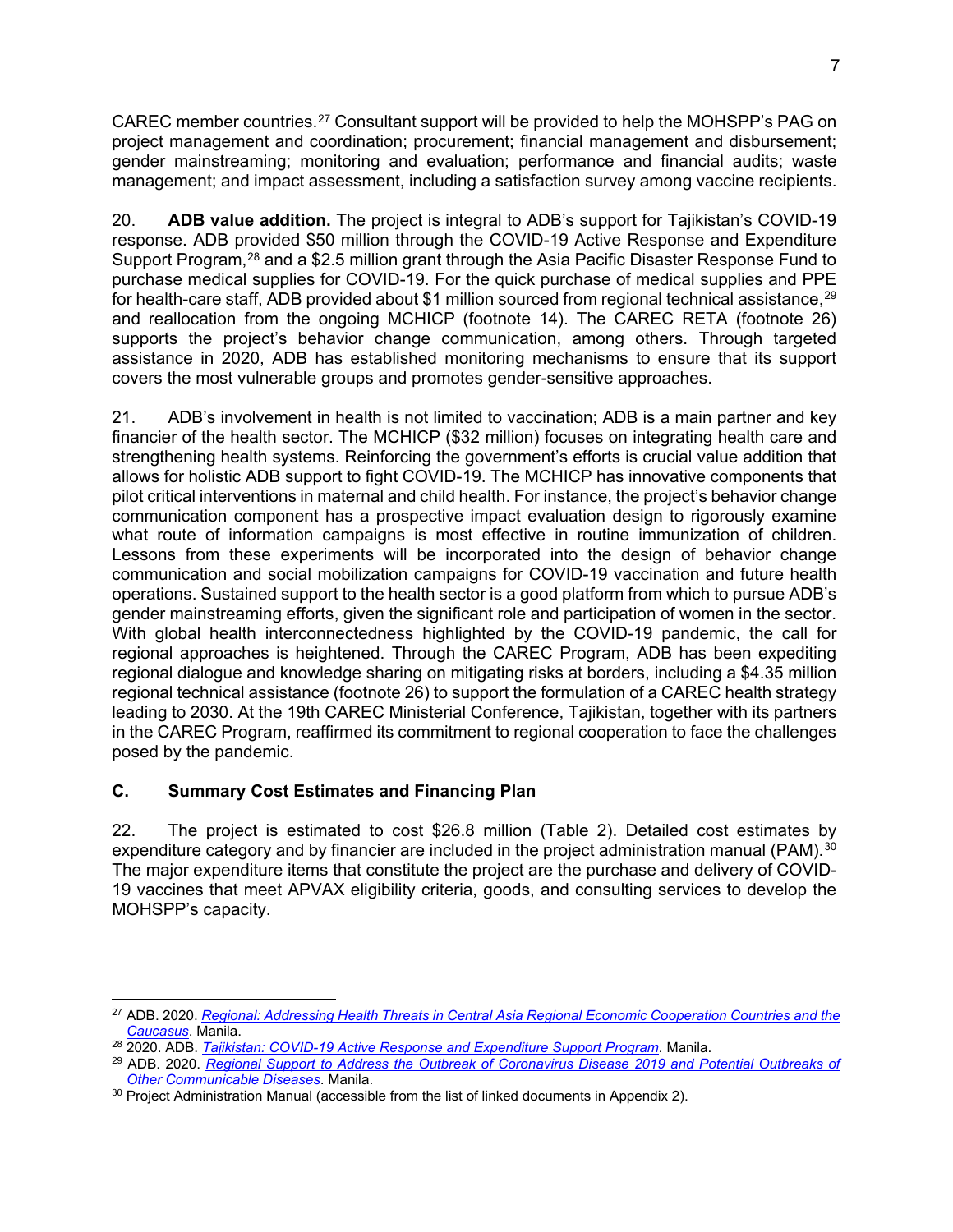# **Table 2: Summary Cost Estimates**

| nillio |
|--------|
|--------|

| <b>Item</b> |    |                                                                        | <b>Amount</b> <sup>a</sup> |
|-------------|----|------------------------------------------------------------------------|----------------------------|
| А.          |    | Base Cost <sup>b</sup>                                                 |                            |
|             | ι. | Output 1: COVID-19 vaccine procured and delivered to designated points | 23.0                       |
|             | 2. | Output 2: Vaccination program implementation capacity strengthened     | 1.2                        |
|             |    | Subtotal (A)                                                           | 24.2                       |
| В.          |    | Contingencies <sup>c</sup>                                             | 2.6                        |
|             |    | Total (A+B)                                                            | 26.8                       |

<sup>a</sup> Numbers may not sum precisely due to rounding. In prices as of March 2021.

**b** Includes taxes and duties of \$1.41 million. Of this, the government will finance \$1.37 million through tax and duty exemptions. The amount does not represent an excessive share of the project cost.

<sup>c</sup> Physical contingencies computed at 7.1% for all cost categories. Price contingencies are calculated based on escalation rates for domestic and international costs estimated for Tajikistan, including provision for potential exchange rate fluctuation under the assumption of a purchasing power parity exchange rate. The annual escalation rate for international costs is estimated at 1.6% for 2021 and 1.7% for 2022 and 2023. The annual escalation rate for domestic costs is estimated at 8.5% for 2021 and 7.0% for 2022 and 2023.

Source: Asian Development Bank.

23. The government has requested a grant not exceeding \$25 million from ADB's Special Funds (Asian Development Fund) to help finance the project. The summary financing plan is in Table 3. ADB will finance the expenditures related to COVID-19 vaccine procurement and delivery to designated vaccine administration points, goods, consulting services, and some portion of taxes. The government provided assurance to cover any shortfall in the finances required. The government agreed to contribute \$1.8 million to cover taxes and duties through exemption and to provide office space and counterpart staff.

| Table 3: Summary Financing Plan |                               |                              |  |
|---------------------------------|-------------------------------|------------------------------|--|
| <b>Source</b>                   | <b>Amount</b><br>$$$ million) | <b>Share of Total</b><br>(%) |  |
| Overall program                 |                               |                              |  |
| Asian Development Bank          |                               |                              |  |
| ADF Grant <sup>a</sup>          | 25.0                          | 93.3                         |  |
| Government <sup>b</sup>         | 1.8                           | 6.7                          |  |
| Total                           | 26.8                          | 100.0                        |  |

ADF = Asian Development Fund.

The project will be funded by freed-up ADF grant resources (\$20 million) from reprogramming of an upcoming project, and the Expanded Disaster and Pandemic Response Facility (DRF+) grant (\$5 million).

**b** Government in-kind contribution includes tax and duty exemptions for vaccines (including ancillary goods and transport costs), office space, and counterpart staff.

Sources: Asian Development Bank and Government of Tajikistan.

#### **D. Implementation Arrangements**

24. **Project organization structure**. The MOHSPP will be the project's executing agency. The implementing agency will be the ongoing ADB project PAG, which will be augmented with consultants. The PAG, headed by a project director, will be appointed by the MOHSPP. The project director will be supported by a national coordinator, who will oversee the day-to-day implementation supported by six regional coordinators or vaccination specialists. The coordinators (national and regional) and other key PAG staff (gender, procurement, financial management and disbursement, monitoring and evaluation, waste management, translation) will be selected through a competitive procedure and financed by the project under the recurrent cost category. Auditing firms (financial and performance) will be engaged to ensure comprehensive fiduciary assurance to ADB on overall project delivery. A consulting firm will be engaged to handle impact assessment, including a satisfaction survey among vaccine recipients, and third-party monitoring. The roles, responsibilities, and draft terms of reference for staff and consultants who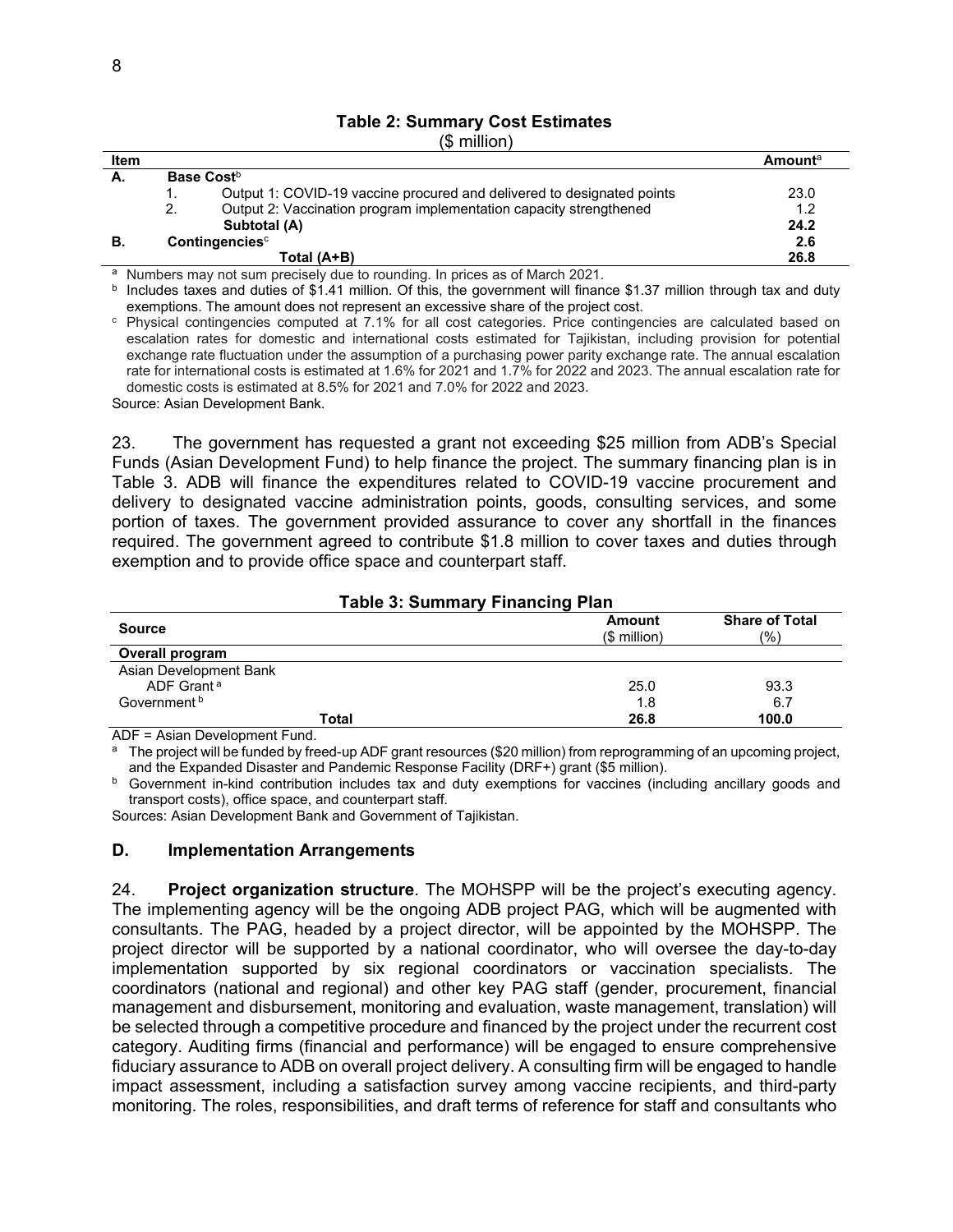will support the MOHSPP and the PAG are described in the PAM. Implementation arrangements are summarized in Table 4.

25. **Governance structure.** The project's oversight and implementation arrangements are anchored on the government's governance structure. The project will be guided by the directives of the national multisectoral COVID-19 task force chaired by the Prime Minister. The MOHSPP has the overall mandate to implement the NDVP. The responsibility for strategic decision-making on COVID-19 vaccine introduction is under the NITAG, with members from the State Sanitary Epidemiological Surveillance Service, the RCIP, the Republican Healthy Lifestyle Center, and the Republican Center for Medical Statistics and Information. Development partners such as ADB, the Aga Khan Foundation, Gavi, UNICEF, WHO, and the World Bank will meet regularly to ensure timely implementation of the NDVP. The well-established country-wide institutional mechanisms will be used to execute the vaccination plan.

| <b>Aspects</b>               | <b>Arrangements</b>                                                                        |                    |              |  |
|------------------------------|--------------------------------------------------------------------------------------------|--------------------|--------------|--|
| Implementation period        | July 2021–June 2023                                                                        |                    |              |  |
| Estimated completion date    | 30 June 2023                                                                               |                    |              |  |
| Estimated grant closing date | 31 December 2023                                                                           |                    |              |  |
| Management                   |                                                                                            |                    |              |  |
| Oversight body<br>(i)        | National Inter ministerial or Intersectoral COVID-19 task force chaired by the Prime       |                    |              |  |
|                              | Minister with participation of relevant ministries                                         |                    |              |  |
| Executing agency<br>(ii)     | Ministry of Health and Social Protection of the Population                                 |                    |              |  |
| Implementing agency<br>(iii) | Ministry of Health and Social Protection of the Population PAG                             |                    |              |  |
| Procurement                  | Direct contracting to UNICEF for                                                           | 1 contract         | \$21,776,501 |  |
|                              | vaccine supply, safety boxes,                                                              |                    |              |  |
|                              | syringes, and other related items,                                                         |                    |              |  |
|                              | and delivery to designated points                                                          |                    |              |  |
|                              | PAG office equipment and furniture                                                         | 1 contract         | \$22,913     |  |
| <b>Consulting Services</b>   | PAG staff for APVAX                                                                        | Multiple contracts | \$300,000    |  |
|                              | CQS (performance auditor firm)                                                             | 1 contract         | \$60,000     |  |
|                              | LCS (project financial auditing firm)                                                      | 1 contract         | \$20,000     |  |
|                              | CQS (firm for impact assessment                                                            | 1 contract         | \$38,800     |  |
|                              | and/or third-party monitoring firm)                                                        |                    |              |  |
| Retroactive financing and/or | Grant funds may be used to reimburse eligible expenditures incurred before grant           |                    |              |  |
| advance contracting          | effectiveness, subject to a maximum amount equivalent to 30% of the grant amount,          |                    |              |  |
|                              | provided that expenditures are incurred after the allocation by the government of          |                    |              |  |
|                              | resources to respond to the COVID-19 emergency <sup>a</sup> but not earlier than 12 months |                    |              |  |
|                              | before the date of the grant agreement, and provided that disbursement conditions          |                    |              |  |
|                              | are met.                                                                                   |                    |              |  |
|                              | The issuance of (i) invitations for bids and (ii) consulting services recruitment notices  |                    |              |  |
|                              | under advance contracting and retroactive financing will be subject to ADB approval.       |                    |              |  |
| <b>Disbursement</b>          | The grant proceeds will be disbursed following ADB's Loan Disbursement Handbook            |                    |              |  |
|                              | (2017, as amended from time to time) and detailed arrangements agreed between              |                    |              |  |
|                              | the government and ADB.                                                                    |                    |              |  |

|  |  | <b>Table 4: Implementation Arrangements</b> |
|--|--|---------------------------------------------|
|--|--|---------------------------------------------|

ADB = Asian Development Bank, APVAX = Asia Pacific Vaccine Access Facility, COVID-19 = coronavirus disease, CQS = consultants' qualification selection, LCS = least-cost selection, PAG = project administration group, UNICEF = United Nations Children's Fund.

a On 30 March 2020, the national government approved the allocation of resources in support of the disaster response efforts to fight COVID-19 and indicated that external assistance was welcome.

Source: Asian Development Bank.

26. The RCIP is mandated to coordinate and implement immunization-related activities, including planning, implementation, monitoring, and evaluation. The vaccines will be delivered throughout the country, from the central vaccine store in Dushanbe to 5 regional zones, 63 district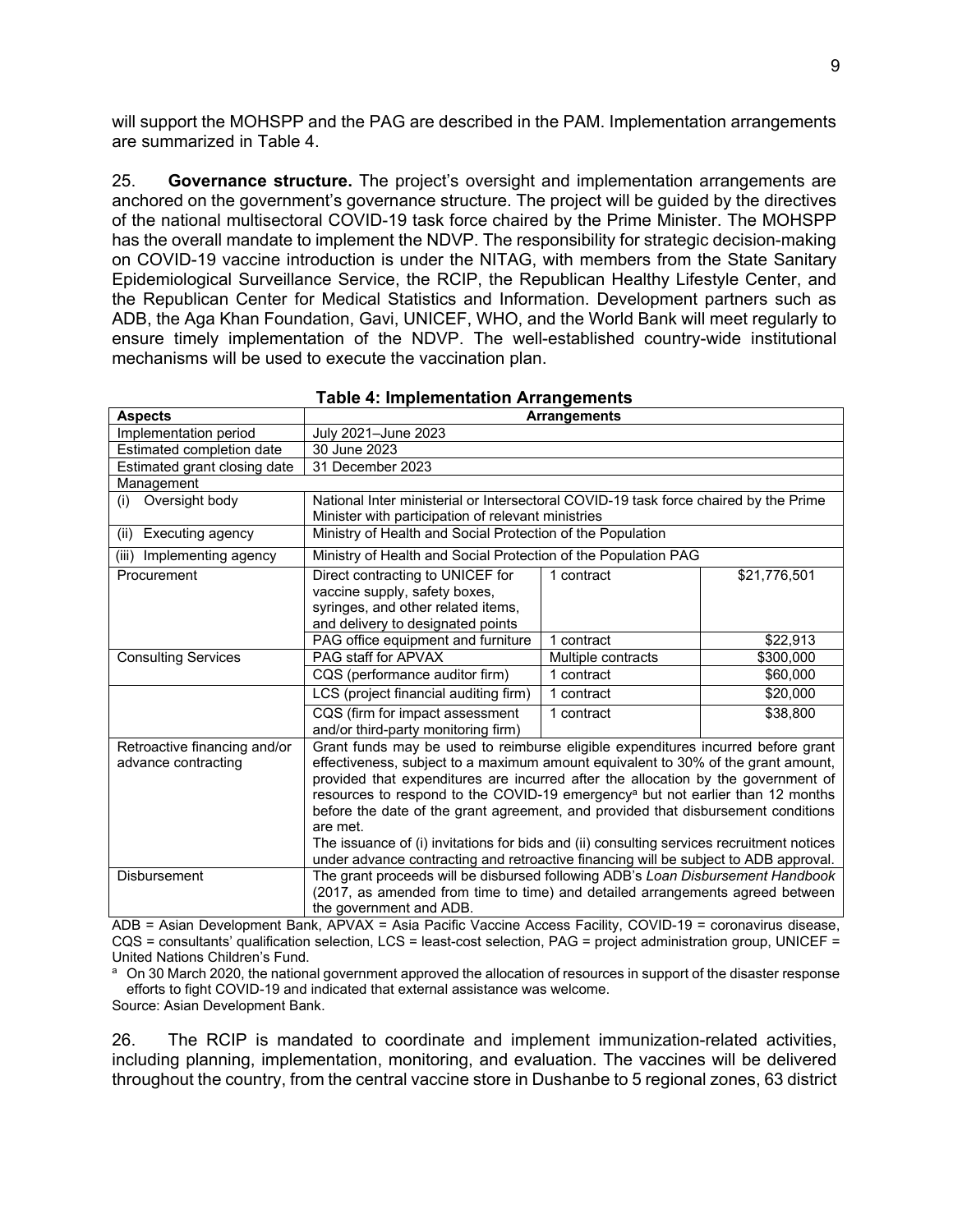stores, 888 rural health centers, 52 district health centers, 48 city health centers, 22 family medicine centers, 13 family medicine ambulatories, 20 medical posts, and 1,742 health houses.

# **III. DUE DILIGENCE**

27. ADB's standard due diligence requirements for processing sovereign operations have been applied.

# **A. Economic and Financial Analysis**

28. The COVID-19 pandemic is both a health and an economic crisis, causing loss of lives and a major economic downturn arising from the introduction of containment measures that restrict economic activities and an economy-wide slowdown in investment and international trade. Reducing morbidity and mortality of vaccinated vulnerable populations will not only quickly ease stress on hospital activities but also help contain and diminish the spread of the virus across borders and complement response efforts in Tajikistan's neighbors. Reducing morbidity and mortality will create a joint enabling environment to expedite the return of normal cross-border activities, contributing to economic growth in Tajikistan and its neighbors. A project financial viability assessment was not undertaken since project outputs are not meant to produce cost recovery direct revenue. Basic public health services are provided in Tajikistan free of charge. The government has allocated only 6.8%–8.4% of the national budget to health care since 2016, with a forecast allocation up to 2024 that will cover only general and other health-care projects. If expected development partner support does not continue, the vaccination program's fiscal sustainability will be at risk.<sup>[31](#page-15-0)</sup>

# **B. Governance and Anticorruption Measures**

29. Tajikistan has taken steps to fight corruption, including establishing specialized bodies to control utilization of budget resources (the Agency of State Financial Control and Combating Corruption, and the Chamber of Accounts), and adopting and implementing the comprehensive Anticorruption Strategy 2013–2020, which is being updated and was aligned with the National Development Strategy 2030, among others. The two specialized bodies annually audit all government organizations that receive budget allocations. Internal control and audit departments in line ministries, including in the MOHSPP, also monitor the use of resources. The MOHSPP is guided by its own anticorruption strategy (section 7: preventing corruption in education and health care). The Public Expenditure and Financial Accountability assessment for 2017 supported by the World Bank shows that some improvements had been made since 2012 in four of six pillars, including control and transparency of budget execution, accountability, and reporting.[32](#page-15-1) According to ADB's country performance assessment for 2020, the score for public sector management and institutions did not improve significantly, and the score of 2.5 out of 6 for transparency, accountability, and control of corruption in the public sector had not changed since 2016. ADB's Anticorruption Policy (1998, as amended to date) was explained to and discussed with the government and the MOHSPP. Under output 2 and in the areas of financial management and procurement (discussed below), steps are being taken to ensure sufficient governance of the project. The risk assessment and risk management plan (Table 5) includes governance-related risks and mitigating measures developed with inputs from ADB's Office of Anticorruption and Integrity.

<span id="page-15-0"></span> $31$  Financial Analysis (accessible from the list of linked documents in Appendix 2).

<span id="page-15-1"></span><sup>32</sup> Government of Tajikistan. 2017. [Tajikistan: Public Expenditure and Financial Accountability Assessment.](https://www.pefa.org/assessments/summary/281) Dushanbe.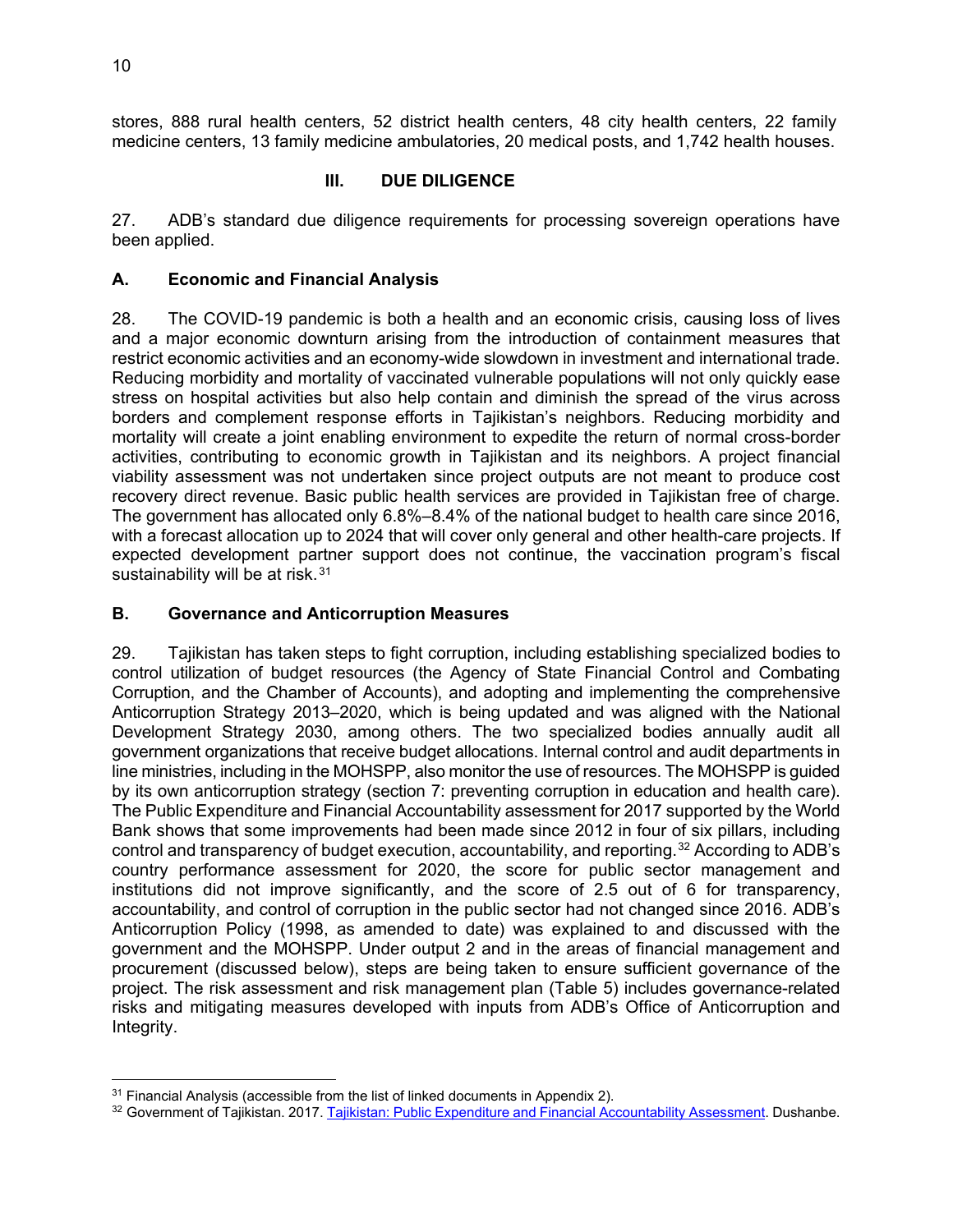# **C. Environment and Social Safeguards**

30. In compliance with ADB's Safeguard Policy Statement (2009), the project's safeguard categories are as follows.[33](#page-16-0)

31. **Environment (category C)**. The COVID-19 vaccination will result in a temporary increase of hazardous health-care waste (used syringes, needles, PPE, etc.) at service points. Minimal environmental impacts are envisaged as the waste will be disposed of in accordance with the standard operating procedure on disposal of medical waste after vaccination against COVID-19 (approved on 6 March 2021 by the MOHSPP), which was reviewed and confirmed to be adequate by ADB, as well as the requirements of relevant national legislation and regulations. Management of incremental waste generated from this activit[y](#page--1-14) will be monitored to ensure proper implementation of the standard operating procedure. [34](#page-16-1)

32. **Involuntary resettlement and indigenous peoples (category C).** The project does not entail any physical intervention that would cause involuntary resettlement or impact indigenous peoples and thus is classified as category C for involuntary resettlement and indigenous peoples.

# **D. Poverty, Social, and Gender**

33. **Poverty and social considerations.** The project supports reducing poverty with measures to safeguard health to allow people to resume their livelihoods.[35](#page-16-2) Overall food security deteriorated during the pandemic across a range of indicators, with rising numbers of people reporting going hungry, reducing dietary diversity, worrying about obtaining enough food, being less able to pay for utilities, and coping by selling assets and reducing spending on medical care.

34. **Gender.** Most of the groups prioritized for vaccination, i.e., health workers, the elderly, and teachers, are predominantly women. While the prioritization plan bodes well for women, social and physical barriers could keep them from fully enjoying the benefits of vaccination, such as limited decision-making power in the household and inadequate gender awareness of health workers. The project is categorized as effective gender mainstreaming as it tackles these gender issues through demand-raising community campaigns, for example, that include gender-sensitive messages targeting women's and men's concerns on the benefits of vaccination.[36](#page-16-3) The project conducts gender sensitivity training for health workers to enable them to administer the vaccines in a culturally appropriate way that respects beneficiaries' gender, class, and preconceived notions. Gender-sensitive messages and clear information on the vaccines and post-vaccine procedures, including how to treat symptoms that follow vaccinations, will help health workers ensure that beneficiaries are fully informed. Vaccination sites will be set up with consideration given to women's need for privacy and security from harassment. To resolve issues related to mobility, decision-making power, and financial constraints that women in remote and rural areas experience, 196 mobile teams will be deployed to administer vaccines to women and men from the targeted population groups in those locations. The project will conduct a satisfaction survey on the vaccinated population to assess the gender-sensitive approaches to vaccination, and develop a sex-disaggregated database of the priority groups for vaccination.

<span id="page-16-0"></span><sup>33</sup> ADB. 2009. *[Safeguard Policy Statement](https://www.adb.org/sites/default/files/institutional-document/32056/safeguard-policy-statement-june2009.pdf)*. Manila.

<span id="page-16-1"></span><sup>&</sup>lt;sup>34</sup> Due Diligence on Hazardous Health Care Waste Management (accessible from the list of linked documents in Appendix 2).

<span id="page-16-2"></span><sup>&</sup>lt;sup>35</sup> Summary Poverty Reduction and Social Strategy (accessible from the list of linked documents in Appendix 2).

<span id="page-16-3"></span><sup>&</sup>lt;sup>36</sup> Gender Action Plan (accessible from the list of linked documents in Appendix 2).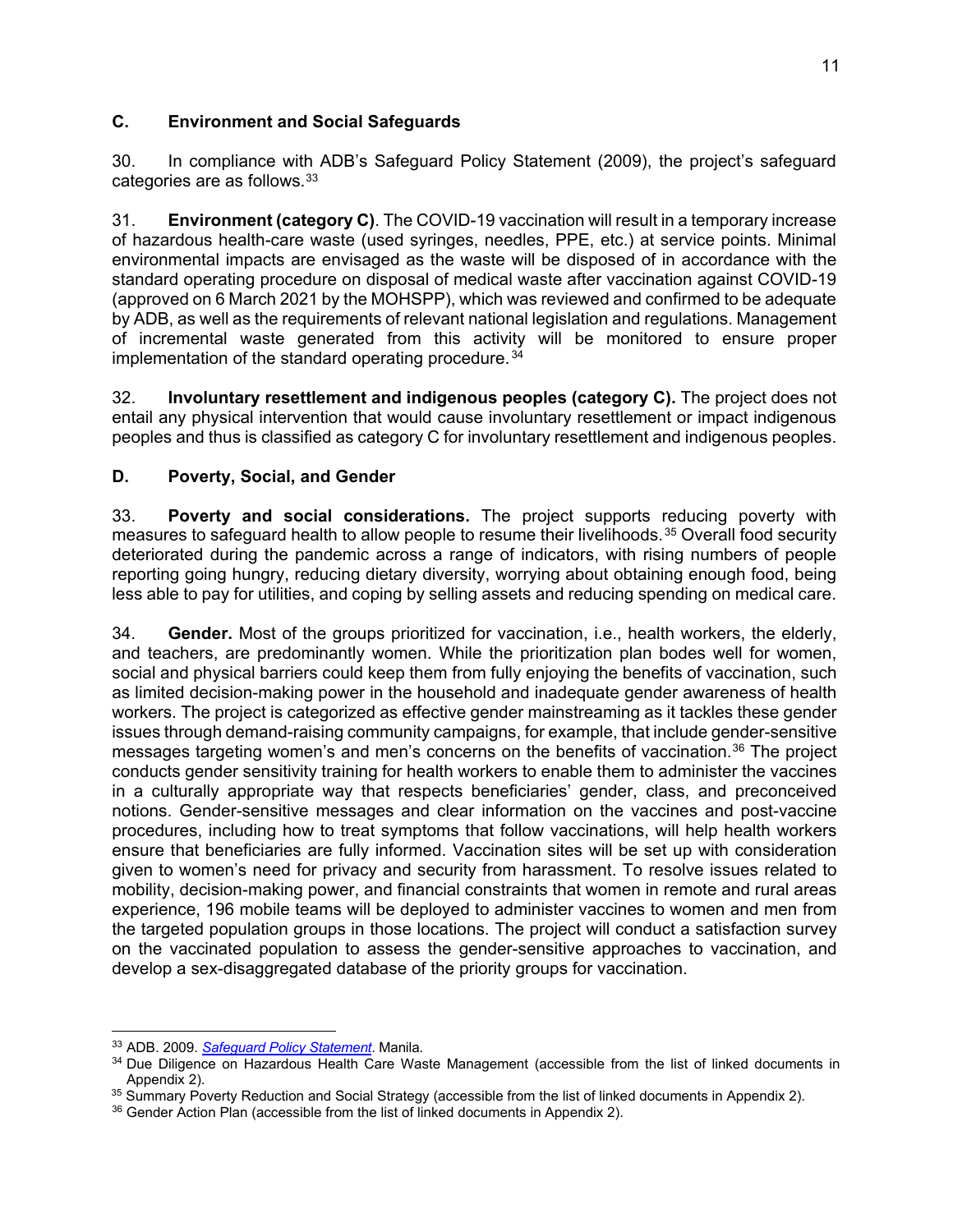# **E. Financial Due Diligence**

35. **Financial management**. The financial management assessment concluded that the overall pre-mitigated financial management risk of the project is *high*, owing in part to the risks associated with the weak public financial management system, inadequate institutional governance and internal control system, and limited experience with ADB-funded projects. To correct these shortcomings, the following mitigation measures, as presented in the PAM timebound financial management action plan, were discussed and agreed with the MOHSPP: (i) financial management consultants and disbursement consultant engaged to support MOHSPP, (ii) training provided by ADB to MOHSPP PAG staff on ADB financial management and disbursement guidelines and policies, (iii) PAG staff with ADB or World Bank project experience deployed, (iv) an information system to monitor project implementation operationalized, (v) internal controls and financial reporting strengthened, (vi) independent auditors conduct project financial reporting audit and performance audit, and (vii) an inventory information system operationalized.

# **F. Procurement**

36. Procurement will be undertaken in a manner consistent with the simplified and expedient procedures permitted under the ADB Procurement Policy (2017, as amended from time to time) and Procurement Regulations for ADB Borrowers (2017, as amended from time to time).<sup>[37](#page-17-0)</sup> Following the APVAX policy (footnote 1), ADB member country eligibility restrictions will be waived and universal procurement apply. UNICEF will be engaged through direct contracting as a turnkey procurement agent to handle all aspects of goods and logistics procurement. The task will include procurement of vaccines and ancillary items through COVAX, along with transport and logistics from origin to final destinations throughout Tajikistan. Goods and logistics services will be procured in accordance with UNICEF's Supply Manual.<sup>[38](#page-17-1)</sup> The use of direct contracting as the procurement method is well justified since most vaccine contracts are being entered into globally through UNICEF under COVAX. UNICEF has the resources to immediately provide services through COVAX and is best positioned to navigate the quickly evolving vaccine market. UNICEF has been procuring routine immunizations for Tajikistan since 2004 and is well positioned to handle in-country logistics, and UNICEF's cold chain experience is critical for the safe handling of vaccines.

37. Value for money in procurement will be achieved by (i) selecting candidate vaccine types that are best suited to the domestic logistics supply chain and distribution mechanisms; (ii) identifying vaccines that will meet project disbursement conditions; (iii) engaging a procurement agent who has direct contact with manufacturers who can ascertain vaccine availability and delivery timelines; and (iv) entering into agreements on terms and conditions that are reasonable, noting the currently constrained global market for vaccines. ADB will provide financing for vaccine procurement only once the APVAX vaccine eligibility criteria have been met (footnote 25).

<span id="page-17-0"></span><sup>&</sup>lt;sup>37</sup> Strategic Procurement Plan (accessible from the list of linked documents in Appendix 2).

<span id="page-17-1"></span><sup>38</sup> ADB. 2010. *Strengthening the Partnership between the Asian Development Bank and the United Nations Children's Fund: Procurement Arrangements*. Manila. Under this Board-approved paper, ADB agrees to the use of UNICEF's Supply Manual and UNICEF's Human Resources Manual for the procurement of associated goods, equipment, and services (including consulting services); and the procurement of goods, equipment, and services in a nonmember country or the procurement of goods, equipment, and services produced in a nonmember country. Administrative arrangements, including on procurement, for ADB–UNICEF project cooperation are spelled out in the memorandum of understanding between UNICEF and ADB dated October 2018.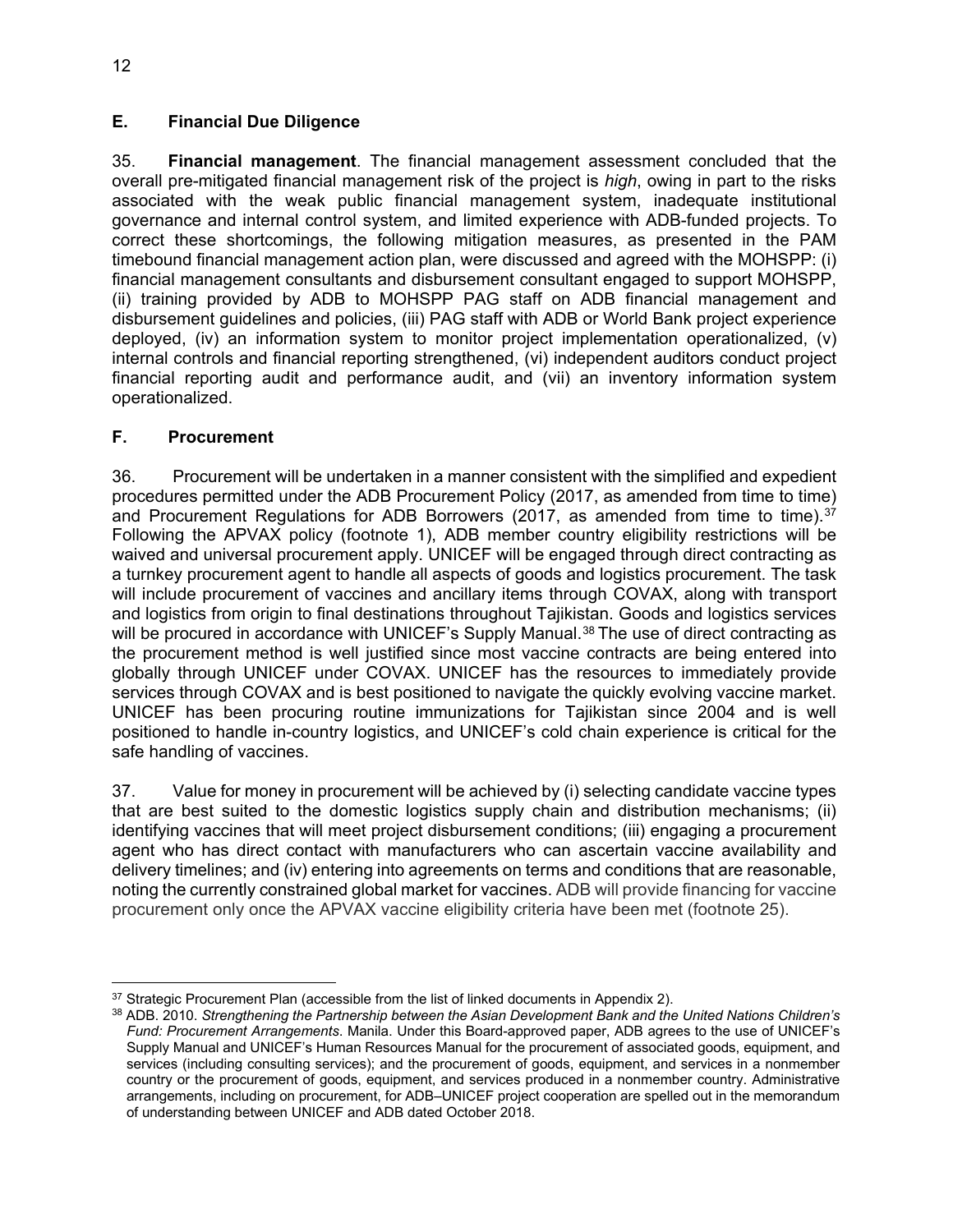38. All cold chain equipment, from the national to the district level, are prequalified by WHO. All other procurement requirements (Table 4) will be handled by the MOHSPP per the approved procurement plan in the PAM.

# **G. Summary of Risk Assessment and Risk Management Plan**

39. Major risks and mitigating measures are summarized in Table 5 and described in detail in the risk assessment and risk management plan.<sup>[39](#page-18-0)</sup> Considering that risks and the required mitigation measures will evolve as vaccines are rolled out, ADB will work with the MOHSPP and other development partners on monitoring the rollout of the vaccines and mitigation measures.

| <b>Major Risks</b>                                                                                                                                                                                                                             | <b>Mitigation Measures</b>                                                                                                                                                                                                                                                                                                                                                                                                                                                                                                                                                                                                                                                                                                                                                                                                                   |  |
|------------------------------------------------------------------------------------------------------------------------------------------------------------------------------------------------------------------------------------------------|----------------------------------------------------------------------------------------------------------------------------------------------------------------------------------------------------------------------------------------------------------------------------------------------------------------------------------------------------------------------------------------------------------------------------------------------------------------------------------------------------------------------------------------------------------------------------------------------------------------------------------------------------------------------------------------------------------------------------------------------------------------------------------------------------------------------------------------------|--|
| Implementation of the NDVP<br>faces delays because of<br>administrative bottlenecks,<br>including lack of site readiness<br>for final delivery locations and<br>sufficient receiving and storage<br>capability required at the final<br>sites. | • The project goes through COVAX, ensuring that vaccine eligibility<br>and processes are governed by WHO and Gavi.<br>• Milestones on vaccine readiness are with the MOHSPP, the progress<br>of which will be part of the project monitoring mechanism.<br>• The MOHSPP focuses on this critical aspect of the NDVP rollout. Site<br>surveys can be conducted, leading up to national, regional, and<br>district delivery of vaccines.                                                                                                                                                                                                                                                                                                                                                                                                       |  |
| Vaccine rollout, end-to-end<br>distribution, monitoring,<br>surveillance, and monitoring<br>chain are compromised by the<br>weakest link.                                                                                                      | • The NDVP details procedures for vaccine distribution, monitoring,<br>and surveillance.<br>• The project utilizes well-established health-care facilities at national,<br>regional, district, and primary health-care levels.<br>• The project engages a performance auditor or third-party monitoring<br>specialist to monitor and assess the vaccination program.                                                                                                                                                                                                                                                                                                                                                                                                                                                                         |  |
| Corruption and poor<br>governance.                                                                                                                                                                                                             | • Procedures for importation, customs clearance, storage, distribution,<br>documentation, inventory, monitoring, and surveillance are in place<br>following established routine immunization programs.<br>• The MOHSPP ensures that the Agency for State Financial Control<br>and Fight against Corruption and the National Anticorruption Council,<br>chaired by the Prime Minister, are engaged in anticorruption<br>activities.<br>• Regular DCC meetings are a forum to discuss implementation issues<br>and mitigating measures with the government.<br>• Performance and financial auditors and a third-party monitoring firm<br>are engaged under the project to provide fiduciary checks and<br>assurances.<br>• ADB provides training and knowledge sessions on ADB's<br>Anticorruption Policy and Integrity Principles Guidelines. |  |
| Vaccine theft and<br>misappropriation.                                                                                                                                                                                                         | NDVP implementation is closely monitored by independent bodies,<br>including a third-party monitoring specialist engaged under the<br>project.<br><b>MOHSPP</b><br>$\cdot$ The<br>develops<br>and<br>implements<br>internal<br>control<br>systems with adequate accountability, transparency, and monitoring<br>measures.<br>• The performance auditor and/or third-party monitoring firm detect red<br>flags and recommend risk prevention measures.<br>. Ensure the product remains in custody and control of the<br>procurement agent for as far as possible in the supply chain.                                                                                                                                                                                                                                                         |  |

**Table 5: Summary of Risks and Mitigating Measures**

<span id="page-18-0"></span><sup>&</sup>lt;sup>39</sup> Risk Assessment and Risk Management Plan (accessible from the list of linked documents in Appendix 2).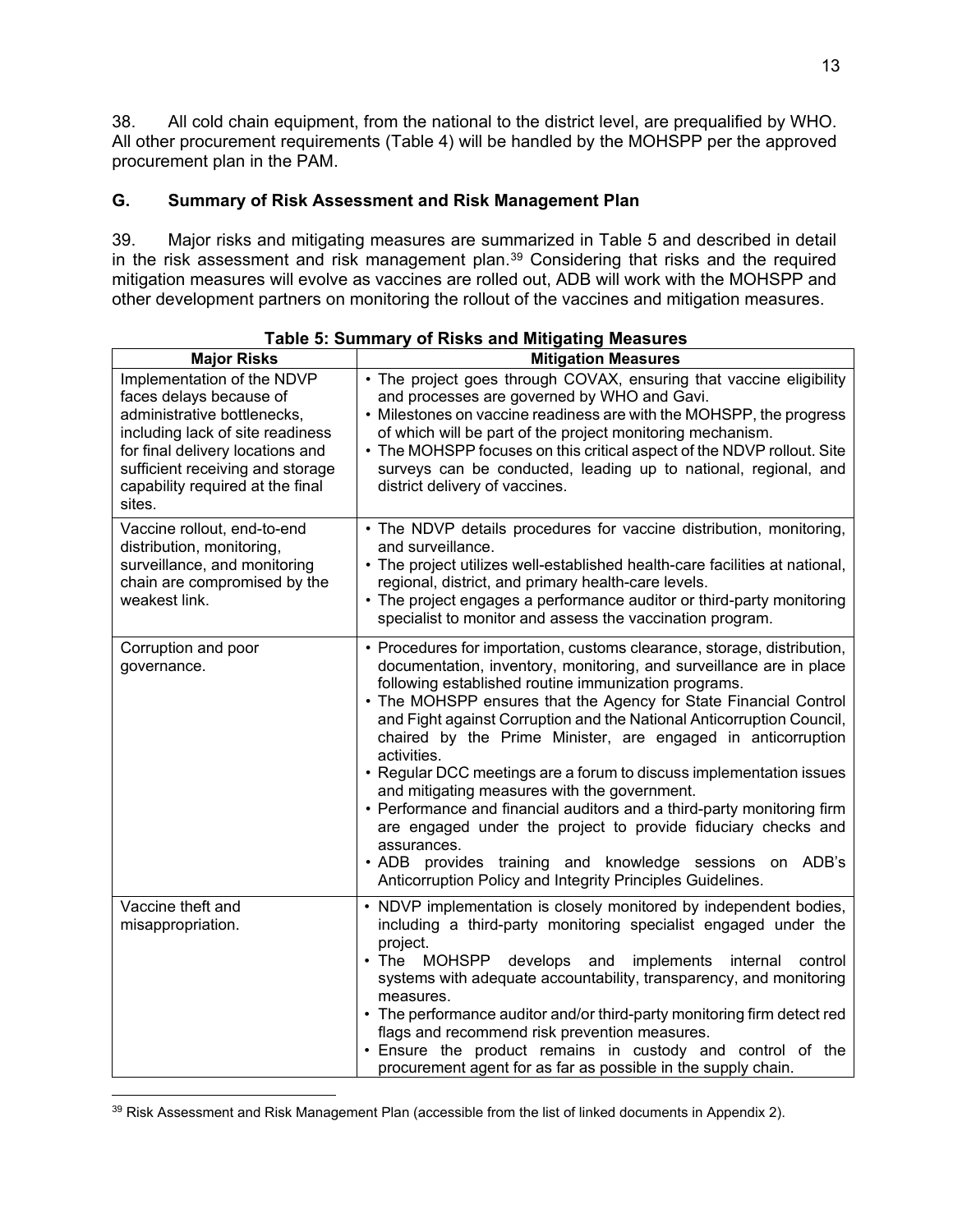| <b>Major Risks</b>                                                                                                                                                                                                                                                                                    | <b>Mitigation Measures</b>                                                                                                                                                                                                                                                                                                                                                                                                                                                                                                                            |  |
|-------------------------------------------------------------------------------------------------------------------------------------------------------------------------------------------------------------------------------------------------------------------------------------------------------|-------------------------------------------------------------------------------------------------------------------------------------------------------------------------------------------------------------------------------------------------------------------------------------------------------------------------------------------------------------------------------------------------------------------------------------------------------------------------------------------------------------------------------------------------------|--|
| Limited procurement capacity of<br>the MOHSPP, with little<br>familiarity with ADB procurement<br>policies and regulations and<br>limited experience in procuring<br>vaccines, including handling of<br>issues such as lengthy shipping<br>lead times, which may derail the<br>national vaccine plan. | • UNICEF will procure the vaccine through COVAX. UNICEF is the<br>procurement arm of Tajikistan for the routine immunization program<br>based on a bilateral agreement. The well-established arrangement<br>bodes well for the project.<br>The project supports a national procurement officer to assist the PAG<br>in other procurement activities.<br>• ADB provides training to PAG staff through consultants and learning<br>programs.                                                                                                            |  |
| Tajikistan has a weak public<br>financial management system,<br>internal control environment and<br>budgeting with a risk of potential<br>fund misused.                                                                                                                                               | The PAG is responsible for all financial management-related tasks.<br>Experts in financial and disbursement management are hired for the<br>PAG team.<br>• The direct payment mechanism to purchase vaccines and related<br>logistics are in one contract with UNICEF.<br>• The ceiling amount for the advance account and statement of<br>expenditures procedures is applied.<br>• Financial management manuals and arrangements with existing<br>ADB projects are replicated, as suitable.                                                          |  |
| Weak internal audit functions in<br>line ministries may result in poor<br>internal controls.                                                                                                                                                                                                          | • MOHSPP to include internal audit function on the assessment of the<br>project as needed based on the instruction of the minister.<br>• PAG shall use financial management manuals and arrangement with<br>existing ADB projects to strengthen controls and request internal<br>audit department to include the project in annual internal audit work<br>plan.<br>• Project financial statements are audited by independent auditors<br>acceptable to ADB.                                                                                           |  |
| The MOHSPP has only manual<br>system for accounting and<br>financial reporting, and inventory<br>management system, which are<br>not regular and reliable.                                                                                                                                            | • An automated accounting system for the project is installed to<br>generate interim financial reports for regular submission to ADB.<br>• Setting-up and implementation of 1C inventory management system<br>to (i) efficiently track vaccines and ancillary items' levels and location;<br>(ii) control risk of expiration, theft, and misappropriation; and (iii)<br>provide timely and accurate information in collaboration with UNICEF<br>and World Bank.<br>$\sim$ $\sim$ $\sim$ $\sim$ $\sim$<br>$\sim$ $\sim$ $\sim$<br>$\sim$ $\sim$ $\sim$ |  |

ADB = Asian Development Bank, COVAX = COVID-19 Vaccines Global Access, COVID-19 = coronavirus disease, DCC = Development Coordination Council, Gavi = Gavi, the Vaccine Alliance, MOHSPP = Ministry of Health and Social Protection of the Population, NDVP = National Deployment and Vaccination Plan, PAG = project administration group, UNICEF = United Nations Children's Fund, WHO = World Health Organization. Source: Asian Development Bank.

## **IV. ASSURANCES AND CONDITIONS**

40. The government and the MOHSPP have assured ADB that implementation of the project shall conform to all applicable ADB policies, including those concerning anticorruption measures, safeguards, gender, procurement, consulting services, financial management, and disbursement as described in detail in the PAM and the grant documents. The government and the MOHSPP have agreed with ADB on certain covenants for the project, which are set forth in the draft grant agreement.

41. No withdrawals shall be made from the grant account to finance the UNICEF turnkey contract for procurement of vaccines, ancillary items, and logistics services until ADB has received a letter from the government confirming (i) which COVID-19 vaccine(s) have been selected to be procured using the proceeds of the grant; (ii) which of the eligibility criteria (footnote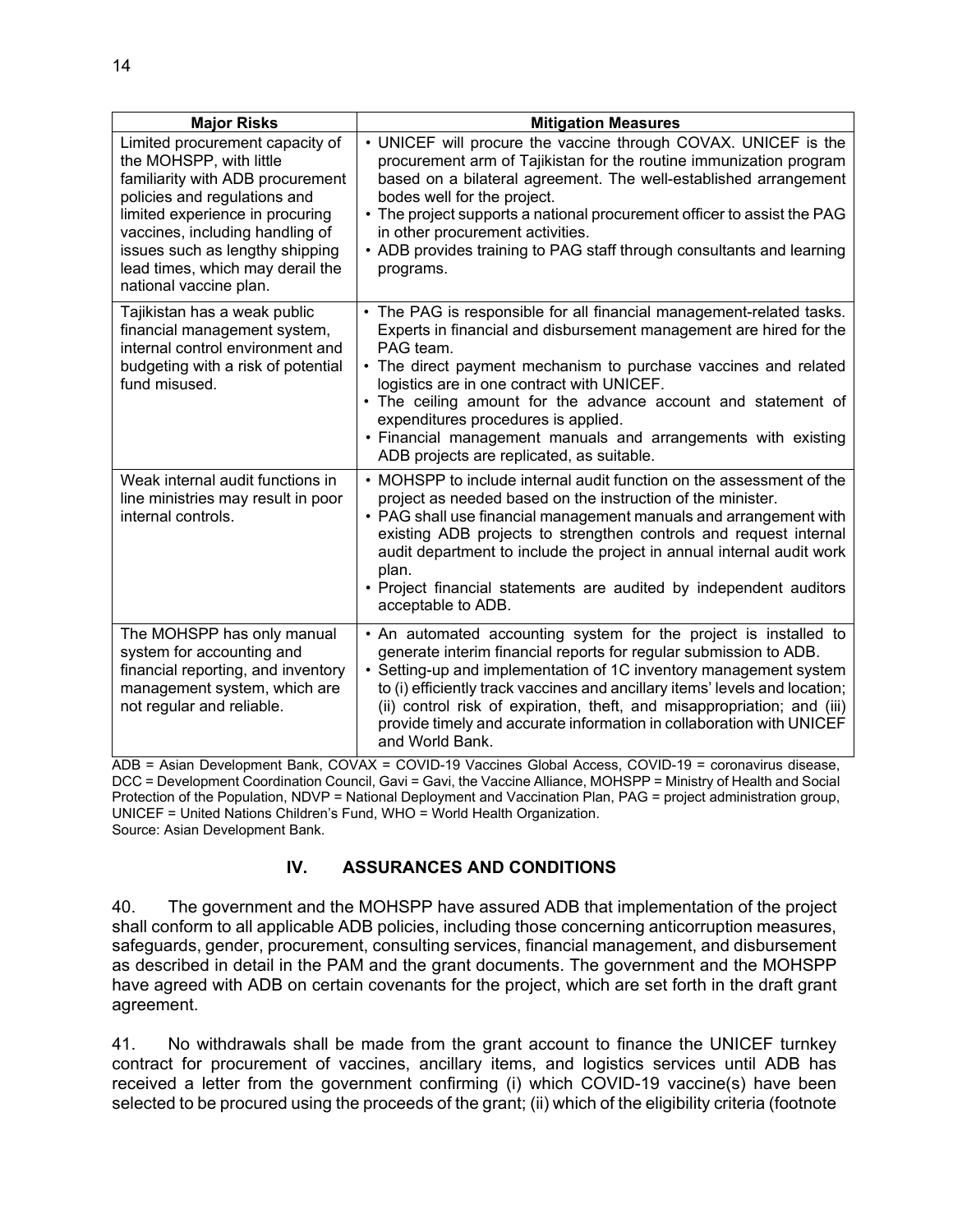25) have been satisfied in respect of such COVID-19 vaccine(s); and (iii) that such COVID-19 vaccines have received all necessary authorizations of the government, and have been authorized by the Tajikistan National Regulatory Authority and any other relevant regulatory authorities for distribution and administration within Tajikistan and, based on the information provided in this government letter, ADB has notified the government that the COVID-19 vaccine(s) to be procured are designated as eligible vaccines.

#### **V. RECOMMENDATION**

42. I am satisfied that the proposed grant would comply with the Articles of Agreement of the Asian Development Bank (ADB) and recommend that the Board approve the grant not exceeding \$25,000,000 to the Republic of Tajikistan from ADB's Special Funds resources (Asian Development Fund) for the COVID-19 Vaccine Support Project under the Asia Pacific Vaccine Access Facility, on terms and conditions that are substantially in accordance with those set forth in the draft grant agreement presented to the Board.

> Masatsugu Asakawa President

26 May 2021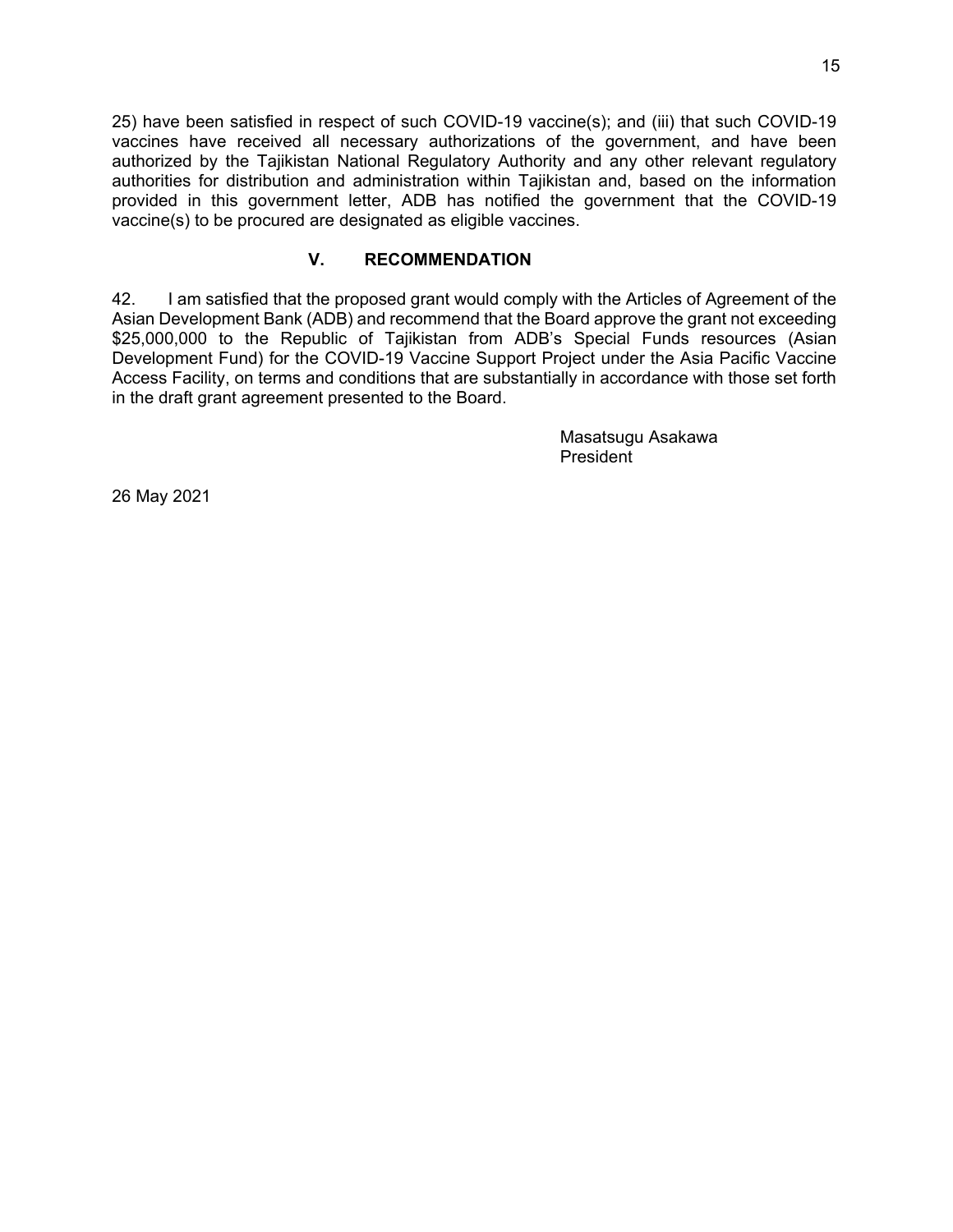# **DESIGN AND MONITORING FRAMEWORK**

| Impacts the Project are Aligned with<br>Vulnerable groups protected from morbidity and mortality caused by COVID-19 (National Deployment<br>and Vaccination Plan [NDVP] to introduce COVID-19 vaccines in Tajikistan, 2021).<br>The spread of the SARS-CoV-2 virus reduced and confidence of citizens restored (ADB's Support to<br>Enhance Access to COVID-19 Vaccine, 2020). |                                                                                                                                                                                                           |                                                                                                                                                          |                                                                                                                                                                                                                                                                                                                                                            |  |  |  |
|--------------------------------------------------------------------------------------------------------------------------------------------------------------------------------------------------------------------------------------------------------------------------------------------------------------------------------------------------------------------------------|-----------------------------------------------------------------------------------------------------------------------------------------------------------------------------------------------------------|----------------------------------------------------------------------------------------------------------------------------------------------------------|------------------------------------------------------------------------------------------------------------------------------------------------------------------------------------------------------------------------------------------------------------------------------------------------------------------------------------------------------------|--|--|--|
| <b>Results Chain</b><br><b>Outcome</b><br>Priority populations<br>vaccinated against<br>COVID-19                                                                                                                                                                                                                                                                               | Performance<br><b>Indicators</b><br>By 2022:<br>a. About 1. 3 million<br>people in priority<br>groups, based on the<br>NDVP, vaccinated (data<br>disaggregated by sex)<br>(2021 baseline: 0) (OP<br>1.1)  | <b>Data Sources and</b><br><b>Reporting</b><br><b>Mechanisms</b><br>a. Periodic progress<br>reports prepared by the<br>MOHSPP, WHO, and<br><b>UNICEF</b> | <b>Risks and</b><br><b>Critical Assumptions</b><br>A: Priority populations are<br>willing to get vaccinated.<br>A: Vaccines are utilized<br>right away.<br>A: Wastage rate is 15%.<br>R: Vulnerable groups are<br>not prioritized because of<br>political pressures.<br>R: Weaknesses in the<br>subnational supply chain<br>systems disrupt delivery of    |  |  |  |
| <b>Outputs</b><br>1. COVID-19<br>vaccines procured<br>and delivered to<br>designated delivery<br>points                                                                                                                                                                                                                                                                        | By 2021:<br>1.1 At least 3 million<br>doses (2 per person) of<br>COVID-19 vaccine (with<br>syringes and safety<br>boxes) delivered to<br>designated delivery<br>points (2021 baseline:<br>$0)$ (OP 1.1.2) | 1.1 Periodic progress<br>reports prepared by the<br>MOHSPP, WHO, and<br><b>UNICEF</b>                                                                    | vaccines to health<br>facilities, resulting in<br>higher-than-acceptable<br>closed-vial wastage rates.<br>A: Timely approval<br>of vaccines by the national<br>regulatory authority<br>R: Delays in procurement<br>because of supply chain<br>constraints.<br>R: Price and exchange<br>rate fluctuations beyond<br>project projections may<br>raise costs. |  |  |  |
| 2. Vaccine program<br>implementation<br>capacity<br>strengthened                                                                                                                                                                                                                                                                                                               | By 2022:<br>2.1 At least 80% of<br>vaccinated women and<br>men find the vaccination<br>services and post-<br>vaccination information<br>satisfactory, including                                           | 2.1 and 2.3<br>Satisfaction survey for<br>vaccine recipients and<br>social media analytics                                                               |                                                                                                                                                                                                                                                                                                                                                            |  |  |  |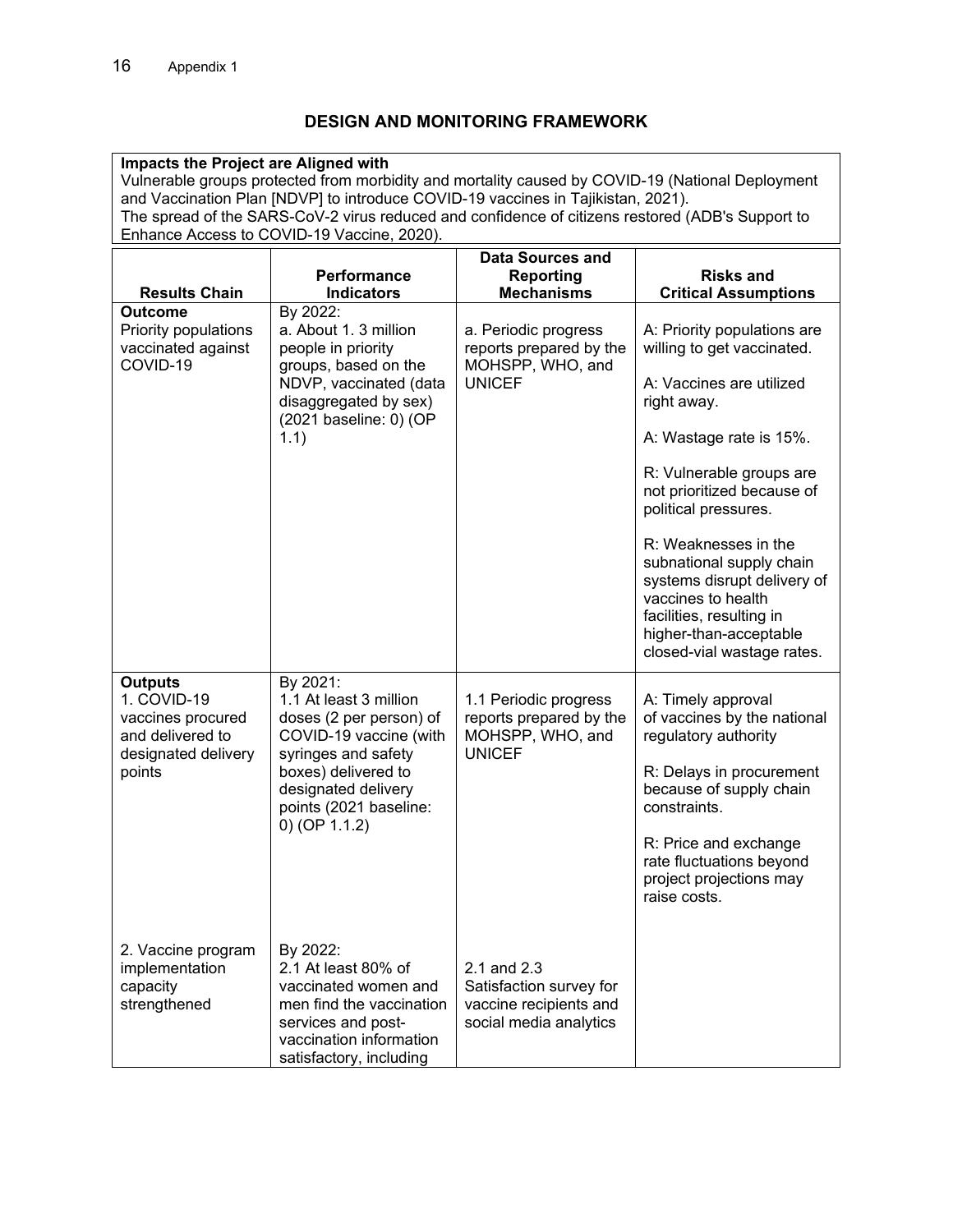|                                                                                                                                                                                                 |                                                                                                                                                                                     | <b>Data Sources and</b>                                           |                             |  |  |  |
|-------------------------------------------------------------------------------------------------------------------------------------------------------------------------------------------------|-------------------------------------------------------------------------------------------------------------------------------------------------------------------------------------|-------------------------------------------------------------------|-----------------------------|--|--|--|
|                                                                                                                                                                                                 | Performance                                                                                                                                                                         | Reporting<br><b>Mechanisms</b>                                    | <b>Risks and</b>            |  |  |  |
| <b>Results Chain</b>                                                                                                                                                                            | <b>Indicators</b><br>the respectful and                                                                                                                                             |                                                                   | <b>Critical Assumptions</b> |  |  |  |
|                                                                                                                                                                                                 | positive way their                                                                                                                                                                  |                                                                   |                             |  |  |  |
|                                                                                                                                                                                                 | concerns are dealt with                                                                                                                                                             |                                                                   |                             |  |  |  |
|                                                                                                                                                                                                 | (2020 baseline: 0%)                                                                                                                                                                 |                                                                   |                             |  |  |  |
|                                                                                                                                                                                                 | (OP 2.2.2)                                                                                                                                                                          |                                                                   |                             |  |  |  |
|                                                                                                                                                                                                 | 2.2 196 mobile teams<br>deployed to administer<br>vaccines to the<br>population in remote<br>and rural areas,<br>including all women<br>$(2020 \text{ baseline} = 0)$ (OP<br>2.2.2) | 2.2 Periodic progress<br>reports prepared by the<br><b>MOHSPP</b> |                             |  |  |  |
|                                                                                                                                                                                                 | 2.3 At least 50% of the<br>population reached by                                                                                                                                    |                                                                   |                             |  |  |  |
|                                                                                                                                                                                                 | COVID-19 information                                                                                                                                                                |                                                                   |                             |  |  |  |
|                                                                                                                                                                                                 | campaigns that include                                                                                                                                                              |                                                                   |                             |  |  |  |
|                                                                                                                                                                                                 | gender concerns <sup>a</sup><br>(radio, print, and social                                                                                                                           |                                                                   |                             |  |  |  |
|                                                                                                                                                                                                 | media) (2020 baseline:                                                                                                                                                              |                                                                   |                             |  |  |  |
|                                                                                                                                                                                                 | 0) (OP $2.2.2$ )                                                                                                                                                                    |                                                                   |                             |  |  |  |
| <b>Key Activities with Milestones</b>                                                                                                                                                           |                                                                                                                                                                                     |                                                                   |                             |  |  |  |
| 1.                                                                                                                                                                                              | COVID-19 vaccine procured and deployed to designated points                                                                                                                         |                                                                   |                             |  |  |  |
|                                                                                                                                                                                                 | 1.1 The MOHSPP prepares the TOR and drafts the contract to engage UNICEF (Q2 2021)                                                                                                  |                                                                   |                             |  |  |  |
|                                                                                                                                                                                                 | 1.2 The MOHSPP signs and/or awards the contract with UNICEF (Q3 2021)<br>1.3 UNICEF procures and delivers vaccines to designated points (Q3 2021-Q2 2022)                           |                                                                   |                             |  |  |  |
|                                                                                                                                                                                                 | 1.4 The MOHSPP closely supervises and monitors the vaccine rollout in coordination with development                                                                                 |                                                                   |                             |  |  |  |
|                                                                                                                                                                                                 | partners, including ADB (Q4 2021-Q4 2022)                                                                                                                                           |                                                                   |                             |  |  |  |
| 2.                                                                                                                                                                                              | Vaccination program implementation capacity strengthened                                                                                                                            |                                                                   |                             |  |  |  |
| 2.1 The MOHSPP prepares the TOR and engages and signs contracts with consultants (Q2–Q3 2021)<br>Individual consultants (including PAG staff) and firms commence work to help the MOHSPP<br>2.2 |                                                                                                                                                                                     |                                                                   |                             |  |  |  |
| implement the project (Q3-Q4 2021)                                                                                                                                                              |                                                                                                                                                                                     |                                                                   |                             |  |  |  |
| 2.3 Capacity-building programs are developed and delivered to the relevant MOHSPP and PAG staff to                                                                                              |                                                                                                                                                                                     |                                                                   |                             |  |  |  |
| deliver the vaccination program (Q3 2021-Q3 2022)<br>2.4 Develop materials for and undertake information, education, and communication campaigns and                                            |                                                                                                                                                                                     |                                                                   |                             |  |  |  |
|                                                                                                                                                                                                 | outreach programs for target groups (Q3 2021-Q4 2022)                                                                                                                               |                                                                   |                             |  |  |  |
| 2.5 Conduct an impact assessment, including a satisfaction survey, for vaccine recipients (Q1-Q4<br>2022)                                                                                       |                                                                                                                                                                                     |                                                                   |                             |  |  |  |
| <b>Project management activities</b><br>3.                                                                                                                                                      |                                                                                                                                                                                     |                                                                   |                             |  |  |  |
| 3.1 Recruit the PAG and consultants (Q2-Q3 2021)<br>3.2 Establish and use data collection systems to report on DMF indicators, including collection of sex-                                     |                                                                                                                                                                                     |                                                                   |                             |  |  |  |
| disaggregated and gender-related information relevant to the Gender Equality and Social Inclusion                                                                                               |                                                                                                                                                                                     |                                                                   |                             |  |  |  |
| Action Plan (Q3 2021-Q4 2022)                                                                                                                                                                   |                                                                                                                                                                                     |                                                                   |                             |  |  |  |
| 3.3 Monitor implementation of the standard operating procedure on disposal of medical waste after<br>vaccination against COVID-19 (Q4 2021-Q4 2022)                                             |                                                                                                                                                                                     |                                                                   |                             |  |  |  |
| 3.4 Prepare annual audits (financial and performance) and quarterly progress reports (Q3 2021–Q4<br>2022)                                                                                       |                                                                                                                                                                                     |                                                                   |                             |  |  |  |
|                                                                                                                                                                                                 | 3.5 Conduct a midterm review (Q2 2022)                                                                                                                                              |                                                                   |                             |  |  |  |
|                                                                                                                                                                                                 | 3.6 Prepare a project government completion report (Q2 2023)                                                                                                                        |                                                                   |                             |  |  |  |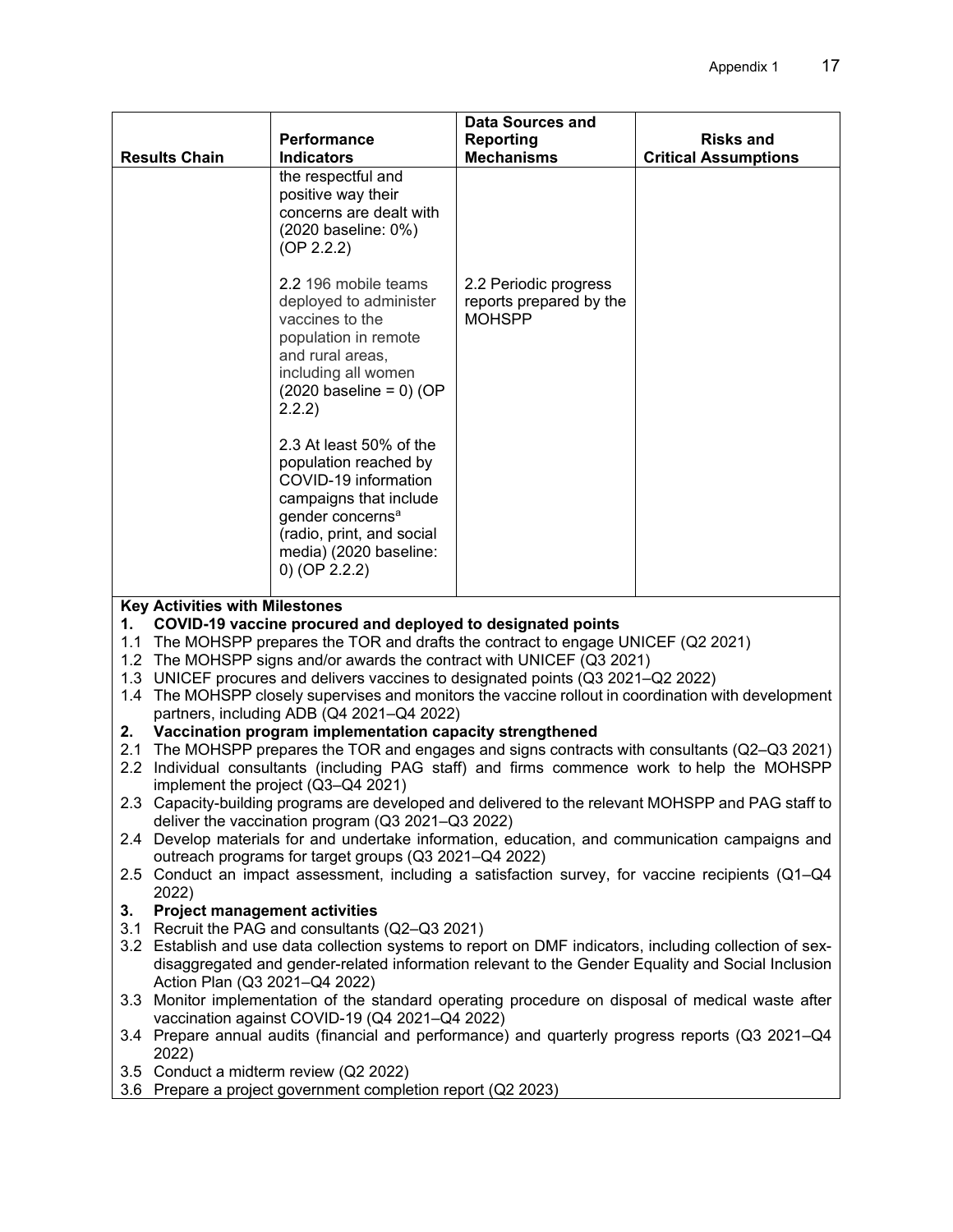#### **Inputs**

ADB: \$25,000,000 (ADF grant and DRF+) Government: \$1,800,000 (in-kind)

A = assumption, ADB = Asian Development Bank, ADF = Asian Development Fund, COVID-19 = coronavirus disease, DMF = design and monitoring framework, DRF+ = Expanded Disaster and Pandemic Response Facility, MOHSPP = Ministry of Health and Social Protection of the Population, N/A = not applicable, NDVP = National Deployment and Vaccination Plan, OP = operational priority, PAG = project administration group, Q = quarter, R = risk, RCIP = Republican Center for Immunoprophylaxis, SARS-CoV-2 = severe acute respiratory syndrome coronavirus 2, TOR = terms of reference, UNICEF = United Nations Children's Fund, WHO = World Health Organization.

<sup>a</sup> Examples of gender concerns are women's access to scientific information and real-time updates on the vaccines' safety and efficacy, and gender-sensitive administration of vaccines, especially to women, among others.

#### **Contribution to Strategy 2030 Operational Priorities**

Expected values and methodological details for all OP indicators to which this project will contribute results are detailed in Contribution to Strategy 2030 Operational Priorities (accessible from the list of linked documents in Appendix 2). In addition to the OP indicators tagged in the DMF, this project will contribute results for OP 7.3.3 measures to improve regional public health and education services supported in implementation.

Source: Asian Development Bank.